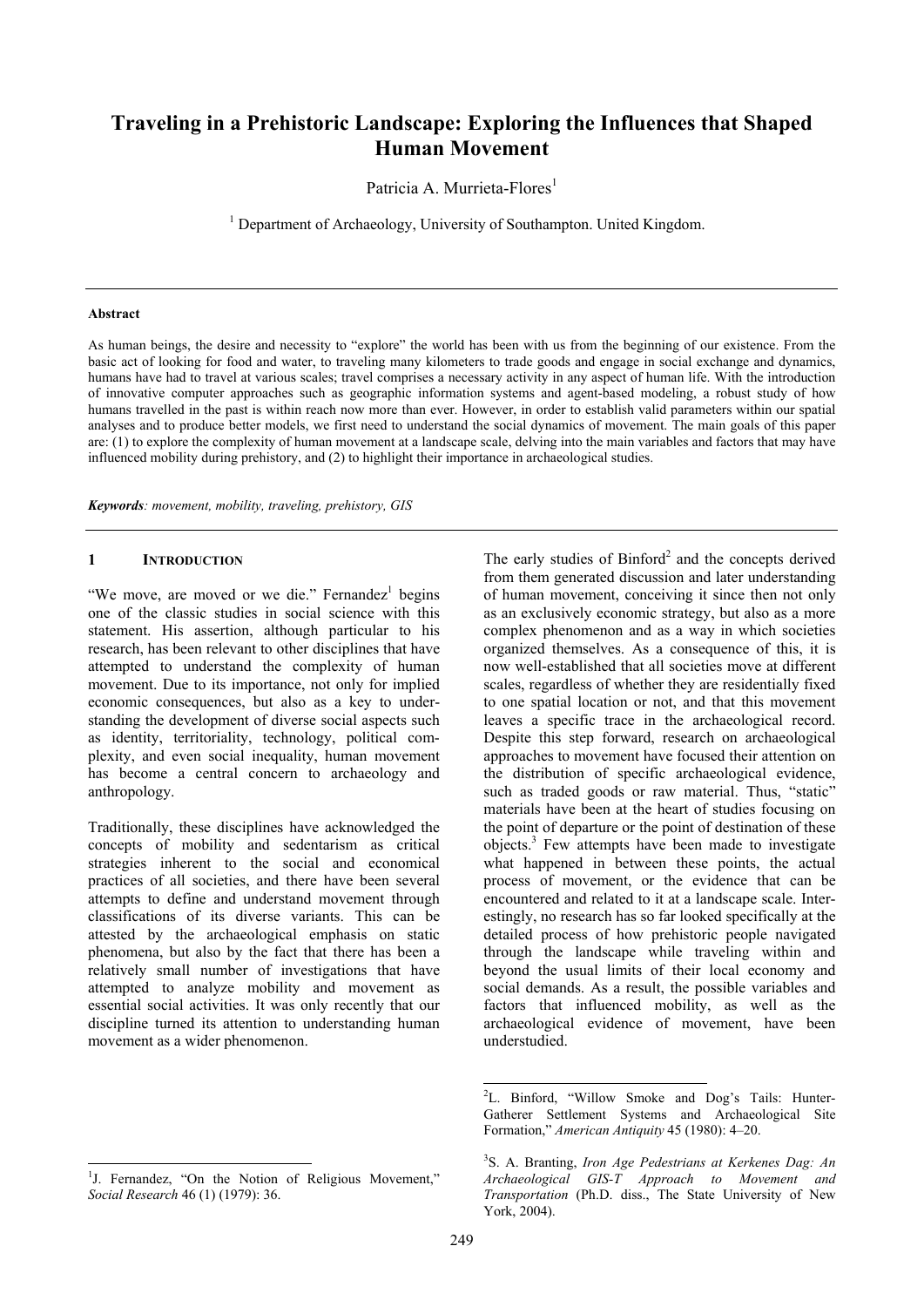Thus far, innovative computer based methodologies of recognition and spatial analysis such as Geographic Information Systems (GIS) have been applied to several archaeological cases of movement with interesting results. The development of GIS methodologies, such as Cost Surface Analysis and Least Cost Paths, has allowed the examination of the role that diverse environmental variables play on human movement. The majority of the main studies utilizing this kind of methodology have given preference to the role of variables such as terrain topography. Although the models generated through these methodologies have proved to be robust, one of the main criticisms against them concerns precisely the inability of GIS to model influences that are difficult to quantify in a more or less straightforward process (e.g., social phenomena). Moreover, despite the serious consideration of these critisisms by the majority of researchers, a necessary task that has proved more elusive has been the construction of an epistemological basis within archaeological computing, to shed light on the social processes responsible for the observed patterns of spatial distribution of the material culture of movement.<sup>1</sup> In this light, one of the primary objectives of this ongoing research is the identification and definition of the possible variables and factors that affected and influenced human movement. In order to do this, it has been necessary to establish that the specific evidence resulting from social processes is always contingent on the cultural context of the society that creates them. Likewise, movement is always carried out under specific notions, needs, and conceptions of the society in question, engaging with social reproduction; therefore it can be seen as a social process.

### **2 MOVEMENT AS A SOCIAL PROCESS**

In order to understand why movement is a social process, it is necessary to say that according to social theory, the individuals that form a society are not passive receptors of the culture in which they live, but that they actually act as fully conscious agents. Despite this property of individuality, social reproduction is an ongoing process that cannot be separated from the daily activities that any individual or group carries out in the course of their lives.<sup>2</sup> This means that individual thinking and action lie within one's own culture and therefore one's behavior is always influenced by it. In his theory of structure, Giddens<sup>3</sup> points out that humans develop strategies to manipulate what he calls the

 $\overline{a}$ 

"structure" (traditionally conceived as society), which includes a set of rules and resources of a given social system. These strategies that individuals devise to manipulate the structure may influence the way in which the structure is transformed, but it is their daily acts that reproduce it. According to  $Cogwill<sub>i</sub><sup>4</sup>$  the structure contains certain *local rules* regarding how things have to be done (i.e. particular ideas that all individuals share at a given place and time, at least those of the same age, gender, class, etc.) ranging from obligatory laws to less binding standards of proper "behavior." These ideas are contained in the structure and are expressed in daily practices.

The "strategies and types" of movement that any individual or group adopts can be motivated by a series of reasons, but they will always be dependent on that individual's or that group's knowledge and perception of the world. Furthermore, because of the dynamic nature of mobility, adopting these strategies also transforms and modifies the way in which individuals understand the world. Mobility can be seen as a social process and as such, when strategies such as logistical mobility are carried out, the actors take those rules into account (either consciously or unconsciously); the decisions they make about the resources they look for, the places where they go, and even the roads they travel are not only influenced by these rules, but at the same time they actively shape their society. Consequently, it can be established that there are factors related to the "structure" that influence the way in which people move; there are factors particular to these people's culture that they will facilitate the structure to go on. Nevertheless, it has to be acknowledged that in addition to these, there are other "independent" factors as well.

In order to carry out an analysis of movement on a landscape scale, considering processes such as migration or long distance travel, it becomes necessary to take two important steps: (1) to understand the factors that have constrained, facilitated, and influenced movement in all societies in general, and (2) to analyze the most traditional archaeological evidence of mobility (such as paths, landscape markers, waypoints, chariots, etc.) in light of its complexity. In order to undertake the first step, it is also necessary to consider the practical aspects of human movement.

### **3 THE PRACTICAL ASPECTS OF HUMAN MOVEMENT**

Human actions do not constitute isolated events. They are part of an integrated continuum of the mental

<sup>&</sup>lt;sup>1</sup>Ongoing Ph.D. research by P. A. Murrieta-Flores.

<sup>&</sup>lt;sup>2</sup>A. Pred, "Social Reproduction and the Time-Geography of Everyday Life." *Geografiska Annaler. Series B, Human Geography* 63 (1) (1981): 6.

<sup>3</sup> A. Giddens, *The Constitution of Society: Outline of the Theory of Structuration* (Berkeley: University of California Press, 1986).

<sup>4</sup> G. L. Cogwill, "Distinguished Lecture in Archeology: Beyond Criticizing New Archeology," *American Anthropologist* n.s. 95 (3) (1993): 559.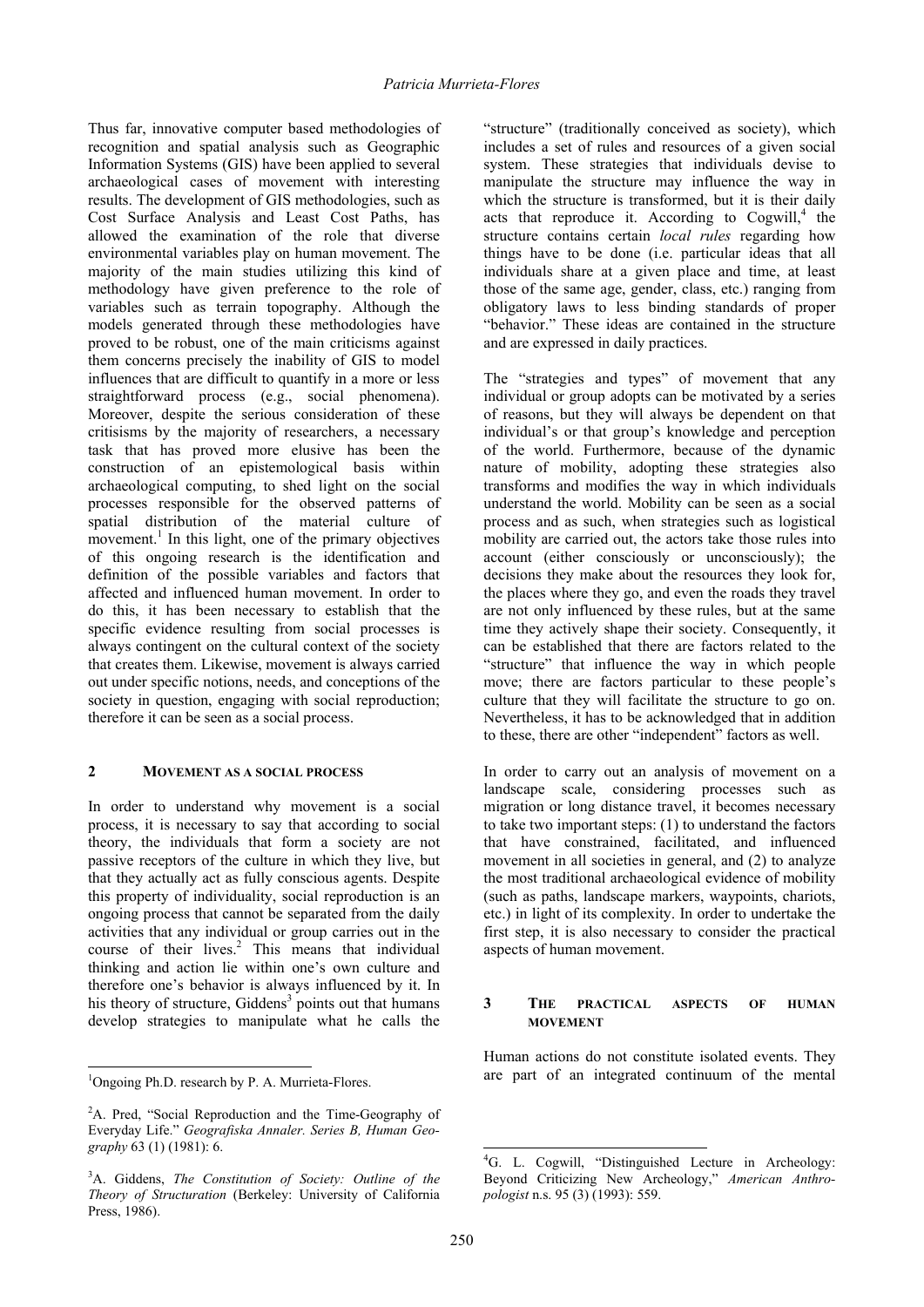(ideal), corporeal (action), and material ambits.<sup>1</sup> Accordingly, it has been generally accepted that there are diverse variables and factors that influence movement in several ways.

Traditional studies have emphasized that the mobility of a group will respond to subsistence factors as conditioners for decision making, suggesting that behavior during mobility tends to obey mainly economical constraints, avoiding the increment of uncertainty. However, although mobility can encompass certain survivability behavior in which environmental and economical factors can become crucial, it also contains a cultural constituent.<sup>2</sup> In this sense, humans move not only under the constants of (taking or avoiding) risk and uncertainty, but they also look to access social resources. Therefore, it must be considered that social factors, such as mobility determinants, played a central role.<sup>3</sup>

For analytical purposes, the variables and factors influencing human movement can be divided principally into two broader groups. This division does not imply that they act independently. They actually act as an integrated continuous and interrelated flow, as will be explained below.

The first group can be defined as the variables that influence human movement independently of people's personal decisions or will, and they act over any animal species. These variables can be quantified with certain independence from the background actors and share universal characteristics, so they influence how people move in any society. Variables that could be referred to as "independent" include the topography of the terrain, environmental aspects, and physical properties related to the human body.

On the other hand, these variables are not the only ones a traveler considers while moving. There are other factors that are related to the traveler's culture, factors which are normally unique or endemic to that society. These social factors constitute the second group mentioned and are defined as "social" influences. Examples include the establishment of territories, social conceptions or ideas regarding places, alliances between

 $\overline{a}$ 

groups, trade, and the presence of traditional sacred spaces or heritage.<sup>4</sup>

Although these variables and factors can be "separated" in a sense, it is clear that in reality they always act together. For instance, when deciding the route to follow while traveling, a person can take into account not only the territories through which s/he will pass, but also the topography of the terrain and other conditions (e.g., if it is steep or not, if it is faster to go through it, etc.). In effect, all the factors or variables influencing her/his decision should be taken into consideration. This complexity has been conceptualized with the introduction of what has been defined as "landscape affordances,"5 a term taken from ecological psychology. The concept of "affordances" coined by Gibson<sup>6</sup> refers to all the action possibilities that are latent in any environment, that are measurable and independent from the ability of the individual to recognize them, yet directly related to the actor and dependent on her/his capabilities. Thus, affordances are dependent on the environment but also on the actor. Moreover, the concept is suggestive of the complexity in the interaction between animal and environment, and it refers to the complementarity between them. According to Llobera, $\frac{7}{1}$  the significance of this concept lies in its potential for phenomenological interpretation. According to Wheatley and Gillings, $8$  an object will only afford properties in the context of practical action. For instance, if an individual goes into a room and finds a chair and a basketball, s/he may chose to sit on the basketball and throw away the chair, just because s/he can, although it is most likely that the actor will actually sit on the chair and throw the ball. This last scenario is more probable because of prior experience of the actor with similar objects. So any one affordance is formed without denying that some other affordance is also possible.

Although central to the theory of perception, as Webster<sup>9</sup> has emphasized, affordances can have an individual and internal character due to the different

<sup>7</sup>M. Llobera, "Building Past Landscape" (p. 251n5) 1006.

8 D. Wheatley and M. Gillings, *Spatial Technology and Archaeology. The Archaeological Applications of GIS.* (London: Taylor & Francis, 2002) 4.

<sup>9</sup>D. S. Webster, "The Concept of Affordance and GIS: a Note on Llobera," *Antiquity* 73 (1999): 915–17.

<sup>&</sup>lt;sup>1</sup>A. Pred, "Social Reproduction and the Time-Geography of Everyday Life," *Human Geography* 63 (1) (1981): 11.

<sup>&</sup>lt;sup>2</sup>R. L. Kelly, "Mobility/Sedentism: Concepts, Archaeological Measures and Effects," *Annual Review of Anthropology* 21 (1992): 45.

<sup>3</sup> P. A. Murrieta-Flores, *Mobility, Transhumance and Prehistoric Landscape. A GIS Approach to the Archaeological Landscape of Almadén De La Plata in Andalucía, Spain*. (MSc diss., University of Southampton, 2007) 105.

<sup>4</sup> M. Casimir and A. Rao, ed. *Mobility and Territoriality. Social and Spatial Boundaries among Foragers, Fishers, Pastoralists and Peripatetics*. (New York: Berg, 1992).

<sup>5</sup> M. Llobera, "Building Past Landscape Perception with GIS: Understanding Topographic Prominence," *Journal of Archaeological Science* 28 (2001): 1005–14.

<sup>6</sup> J. J. Gibson, "The Theory of Affordances," in *Perceiving, Acting, and Knowing*, ed. R. Shaw and J. Bransford (N.J.: Erlbaum, 1977) 67–72.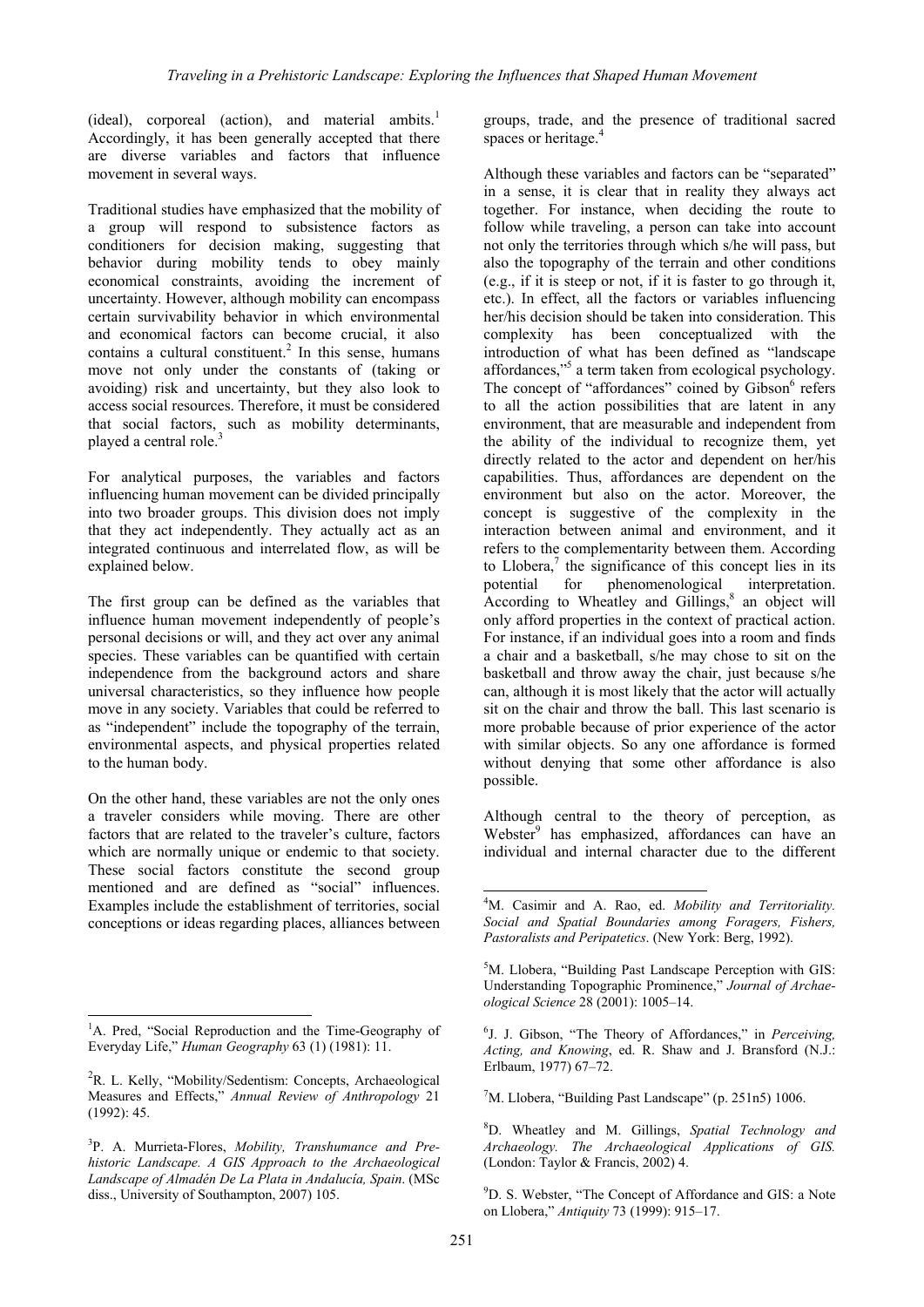physical, social, and environmental backgrounds of the societies that experience them. In this light, we consider that some of the elements that shape these affordances, such as topography, can first be analyzed independently from the background of the actors, because they have, to some extent, "universal" characteristics that will later affect the action regardless of which society we are investigating. It is also thought that these attributes can be studied at particular levels as variables, considering that each one influences movement in a particular way. However, at the same time, once in interaction with the individual, the role of these variables always becomes closely related to the society that experiences them and therefore, to the archaeologically identifiable material evidence of mobility. This is to say that these variables, together with the cultural background of the actors, shape the mobility patterns observed and therefore, how the material is distributed spatially.

### **4 THE INFLUENCES OF HUMAN MOVEMENT: INDEPENDENT VARIABLES**

### **4.1 TEMPORAL CONDITIONS FOR MOVEMENT**

It could be argued that the temporal dimension does not necessarily constitute an independent variable due to the diverse ways of conceiving it in different societies. It is also well established that time may not be a culturally recognized resource or even a uniform concept for all societies. Nevertheless, all human activities occupy both a temporal and a spatial location. Intangible though it may appear in principle, and contrary to other variables as concrete as terrain topography, time is considered in this research as a determinant of human movement because of its intricate relationship with the physical and spatial components of movement.

Traditional research studying the effects of space on human behavior understood human activities as decisions that were made exclusively in the context of spatial measurements such as distance, and excluded time as an alien factor. Since the introduction of the concepts of time-geography by Hägerstrand during the 60s, several studies have emphasized the importance of time in human activities, and most of all, in mobility.<sup>1</sup> It It has been recognized that time is a constant that can condition movement and that it is intrinsically related to other constraints. For instance, Hägerstrand<sup>2</sup> describes as capability constraints the physical limitations experienced by individuals due to the human biological constitution (e.g., the impossibility of being in two

places at the same time, or of traveling continuously without rest or food).

To explain these limitations and their relationship with time and space, Hägerstrand also introduced "the spacetime path."<sup>3</sup> This path is the representation of the movement of an individual in space and time at any given period (including her/his lifespan). This path is only one of many that can actually be taken, and it can be represented at any scale. To illustrate this point an ordinary day of an individual is depicted (fig. 1).

Let us imagine that a person wakes up in the morning. At ten o'clock she takes her car and drives to her office, which is the next station. At eleven she arrives at the office, where she stays. At five o'clock she decides to visit some friends. She gets there at six and after that, she heads home. At nine she's outside her house parking the car.



**Figure 1.** *Simple Time-Space path*.

This graphic illustrates a simple relationship between individual, time, and space, reminding us of the continuity and dynamics of life. However, it can also represent more complex relationships with other individuals, locations, the environment, and directions of movement. Decisions made can alter the trajectory of the path and the variables explored here can become constrainers or facilitators of movement and, in their turn, change trajectory as well.

As shown in the model, the temporal dimension is intrinsically related to space and action. It is for this reason that as a constant linked to capability constraints it becomes essential for the study of movement. For instance, for a given period of movement a period of rest will be needed, or there is a limit to the distance an

 $\overline{a}$ 

<sup>&</sup>lt;sup>1</sup>T. Hägerstrand, "What About People in Regional Science?" *Papers in Regional Science* 24 (1) (1970): 6–21; T. Carlstein, *Time Resources, Society and Ecology. On the Capacity for Human Interaction in Space and Time in Preindustrial Societies* (London: George Allen and Unwin, 1982).

 ${}^{2}$ Hägerstrand, 12.

<sup>&</sup>lt;sup>3</sup>Hägerstrand, ibid.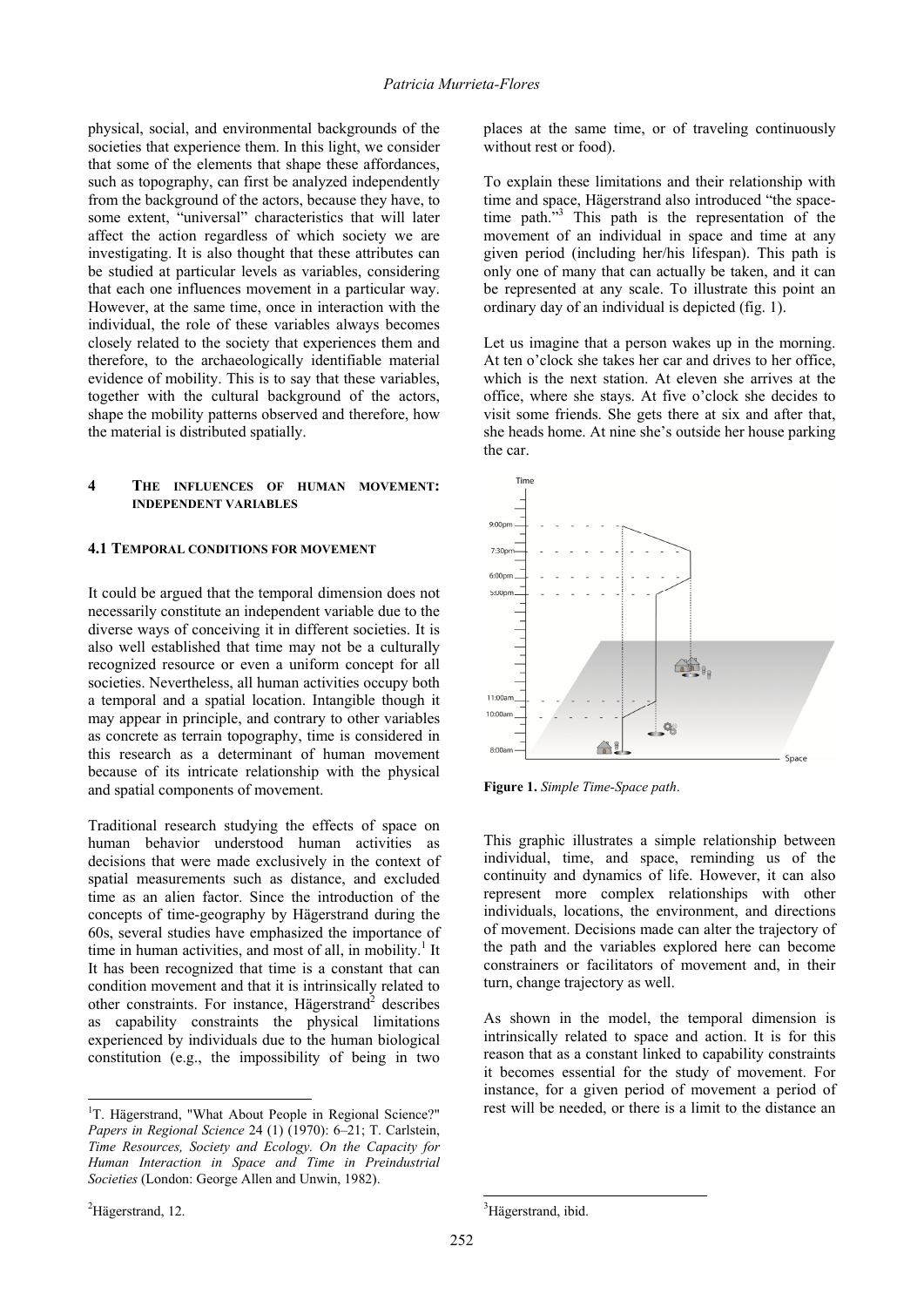individual can travel during a certain amount of time.<sup>1</sup> Time, in relation to movement, turns into a crucial factor when, due to other constraints such as the availability of food, rest and water, or when urgent matters need to be communicated (as in the case of messengers), it becomes a scarce resource. Consequently, capability constraints constitute essential variables, because they are defined by the most basic physical characteristics of the human constitution.

### **4.2 PHYSICAL CONDITIONS FOR MOVEMENT: VELOCITY LIMITS AND ENERGY EXPENDITURE**

Walking is the main form of animal terrestrial locomotion and it was the first means of transportation that human beings experienced. Although it is considered to be a basic activity, walking cannot be thought of as simple. In order to walk, human beings make use of a strategy known as "double pendulum."<sup>2</sup> This strategy allows the body to recover up to 65 percent of the energy used due to the dynamics of the pendulum in combination with the ground reaction force.<sup>3</sup>

The mechanics of our bodies allow us to move in forward or backward motion, but they do not define the velocity that we can reach while walking. It is the center of mass of the body which defines it.<sup>4</sup> While walking, the body reacts in the following way: when the leg hits the ground, the body "arches" itself to raise the center of mass to the highest point, which it then drops to the lowest point after the leg passes the vertical axis, at the time that the legs spread apart. While running, this effect is reversed; the center of mass is at the lowest point when the leg is over the vertical axis.<sup>5</sup>

Studies on human physiology have shown that the walking speed that humans tend to prefer is the one that minimizes costs in terms of energy per unit distance. It is clear, however, that when time is an imperative

 $\overline{a}$ 

2 J. Rose and J. G. Gamble, eds. *Human Walking*. (Philadelphia: Lippincott Williams & Wilkins, 2005).

<sup>3</sup>G. A. Cavagna et al., "The Sources of External Work in Level Walking and Running," *Journal of Physiology* 262 (1976): 639–57.

4 R. McNeill Alexander, "Walking and Running," *American Scientist* 72 (1984): 348–54.

factor, running is the chosen option.<sup>6</sup> These studies have also shown that when the speed is up to 2 meters per second, walking is more efficient and requires less energy than running, so walking is preferred. Passing that threshold, i.e. walking faster, imposes a higher energetic cost, making the activity of running much more economical; in that case running is preferred.<sup>7</sup>

The cost of walking can be measured in several ways, the most common of which are speed and energy. These units of physical magnitude are interrelated when they concern human movement, and they must have played an extremely important role in movement during prehistoric times. Energetic expenditure, for example, can become a crucial factor for a person depending on the amount of food resources that s/he can access while on a long journey. In the same fashion, time economy could constitute a critical issue in relation to certain social tasks, such as carrying news.

An example of this is the case of the Aztec messengers, who were related principally to military and commercial functions. They were in charge of the transportation of religious and ceremonial news and accomplished urgent tasks, enjoying huge economical and social benefits.

Several chronicles provide useful information on how messengers were selected and trained, as well as on the skills that they needed to acquire in order to live up to what was expected of them. They also highlight the efficiency and speed with which they had to travel.<sup>8</sup> The The example of Nahuatl messengers shows us that past societies made extended use of human physical abilities, such as running, for different purposes. In this case, written sources and chronicles describe these activities. However, in cases in which this kind of evidence is not available, in order to create better models and theorize movement during prehistory, it is important to understand the essential physical factors, such as the average human velocity rates.

In the case of walking, there is an absolute limit in the speed that any human can achieve without special techniques, due to the velocity at which the center of mass rises or falls.<sup>9</sup> It has been calculated that for pedestrians between 20 and 60 years of age, the average walking speed is 4.4 km/hr for women and 4.9 km/hr for

<sup>9</sup>R. M. Alexander, "Walking and Running" (p. 253n4) 348.

<sup>&</sup>lt;sup>1</sup>T. Ingold, *The Appropiation of Nature. Essays on Human Ecology and Social Relations* (Iowa: University of Iowa Press, 1987) 172.

<sup>&</sup>lt;sup>5</sup>Y. Brenier and C. Ribreau, "A Double-Inverted Pendulum Model for Studying the Adaptability of Postural Control to Frequency During Human Stepping in Place," *Biological Cybernetics* 79 (1998) 342.

<sup>6</sup> R. M. Alexander, "Energetics and Optimization of Human Walking and Running: The 2000 Raymond Pearl Memorial Lecture," *American Journal of Human Biology* 14 (2002): 641.

<sup>&</sup>lt;sup>7</sup>R. M. Alexander, "Energetics and Optimization of Human Walking and Running" (previous note): 642.

<sup>8</sup> Fernando de Alva Ixtlilxóchitl, *Obras Históricas*, vol. 2, ed. Edmundo O'Gorman (México: Universidad Nacional Autónoma de México 1975–77) 103–104.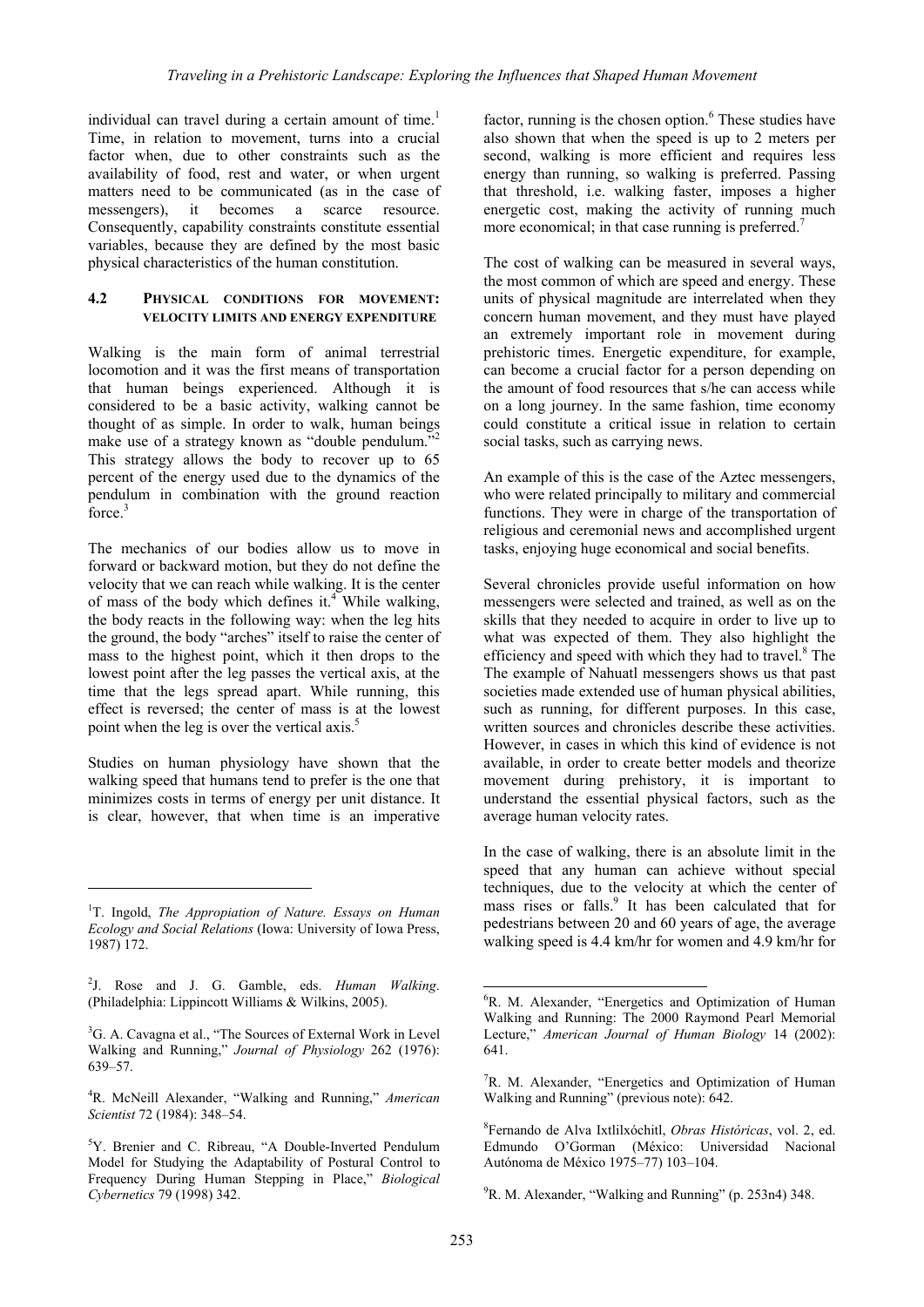men in flat or almost flat terrain.<sup>1</sup> Other aspects also have to be taken into account in order to calculate the speed of human movement: carrying loads, age, and fitness can influence the energetic cost and velocity that an individual can reach. However, the rates mentioned set a limit for possible models and they can be used as optimal measurements of human movement.

In the case of the energy cost of locomotion, rates are increased depending on both the slope and aspect (up and down hill) of the terrain, ground type, and loads. Our gait seems to be adapted to minimize energy cost, and this energy efficiency pattern can be historically observed in the zigzag paths that are normally plotted in terrains with critical gradients, as well as in the diversion of paths that go around hills instead of over them in a straight line. Despite all this, we do not always behave in an energy saving way. There are cases in which the roads or paths follow other less wise (in terms of energy) patterns, such as totally straight lines. The plotting of these kinds of paths has been related to societies that have social, symbolic, and political motivations to construct them in that way, as it will be demonstrated later.

### **4.3 TOPOGRAPHY: NATURAL OBSTACLES AND FACILITATORS**

The shape of the terrain is one of the main "independent" factors that affect human mobility because of the energy expenditure required to traverse an irregular terrain. As noted above, the human musculoskeletal system, with its motion characterized by the alternation in the raising and lowering of the mass center, is composed by energy-saving and energydissipating structures and, therefore, the energetic expenditure depends mainly on the gradient of the path.<sup>2</sup> path.2 Accordingly, topography is an essential component of the mechanics of movement and the traces of both past and current paths take this variable into account.<sup>3</sup>

Experiments in oxygen consumption have shown that to walk equal distances uphill and then downhill with the same gradient take a greater amount of energy than to walk the same total distance on flat terrain.<sup>4</sup> If the gradient of the terrain is 0.2, for example, it will take

 $\overline{a}$ 

2.5 times more energy to traverse it than to traverse through flat terrain. But this relation is not only valid for ascending. It is well known that the energy expenditure increases if we walk uphill, but there is also an implicit cost when we walk downhill. While walking uphill offers a full resistance due to the effort of carrying our own weight (spending energy on this action), to walk downhill offers little impedance, making us spend energy in the action of braking in order to prevent falling. $5$ 

This relationship between slope and energy was plotted by Minetti<sup>6</sup> from studies by Margaria<sup>7</sup> and then adapted adapted by Llobera,<sup>8</sup> showing us that the energetic cost of movement is not the same when we walk uphill than when we walk downhill.



**Figure 2.** *Graphic of the energetic expenditure for different slopes. Adapted from Llobera (2000).* 

As shown in figure 2, the optimal gradient for walking, in terms of energy consumed, is given as  $-10\%$  or  $-5.71\degree$ of gradient.<sup>9</sup> The values show us that although moving

<sup>1</sup> J. Perry, *Gait Analysis: Normal and Pathological Function* (New York: McGraw Hill, Inc., 1992) 453.

<sup>&</sup>lt;sup>2</sup>A. E. Minetti, "Optimum Gradient of Mountain Paths," *Journal of Applyed Physiology* 79 (1995): 1698.

<sup>&</sup>lt;sup>3</sup>T. Bell and G. Lock, "Topographic and Cultural Influences on Walking the Ridgeway in Later Prehistoric Times," in *Beyond the Map: Archaeology and Spatial Technologies*, ed. G. Lock (Amsterdam: IOS Press, 2000) 85–100, at 88.

<sup>4</sup> R. M. Alexander (p. 253n4) 646.

<sup>&</sup>lt;sup>5</sup>M. Llobera, "Building Past Landscape Perception with GIS" (p. 251n5); T. Bell and G. Lock, "Topographic and Cultural Influences on Walking the Ridgeway in Later Prehistoric Times," (p. 254n2) 89.

<sup>6</sup> A. E. Minetti, "Optimum Gradient of Mountain Paths" (p. 254n2).

<sup>7</sup> R. Margaria, "Sulla fisiologia, e specialmente sul consumo energetico, della marcia e della corsa a varie velocità ed inclinazioni del terreno," *Atti Accad. Naz. Lincei Classe Sci. Fis. Mat. Nat. Serie VI*, no. 7 (1938): 299–368; R. Margaria, *Biomechanics and Energetics of Muscular Exercise* (Oxford: Oxford University Press, 1976).

<sup>8</sup> M. Llobera, "Understanding Movement: A Pilot Model Towards the Sociology of Movement," in *Beyond the Map. Archaeology and Spatial Technologies*, ed. Gary Lock (Amsterdam: IOS Press, 2000).

<sup>&</sup>lt;sup>9</sup>A. E. Minetti (p. 254n2).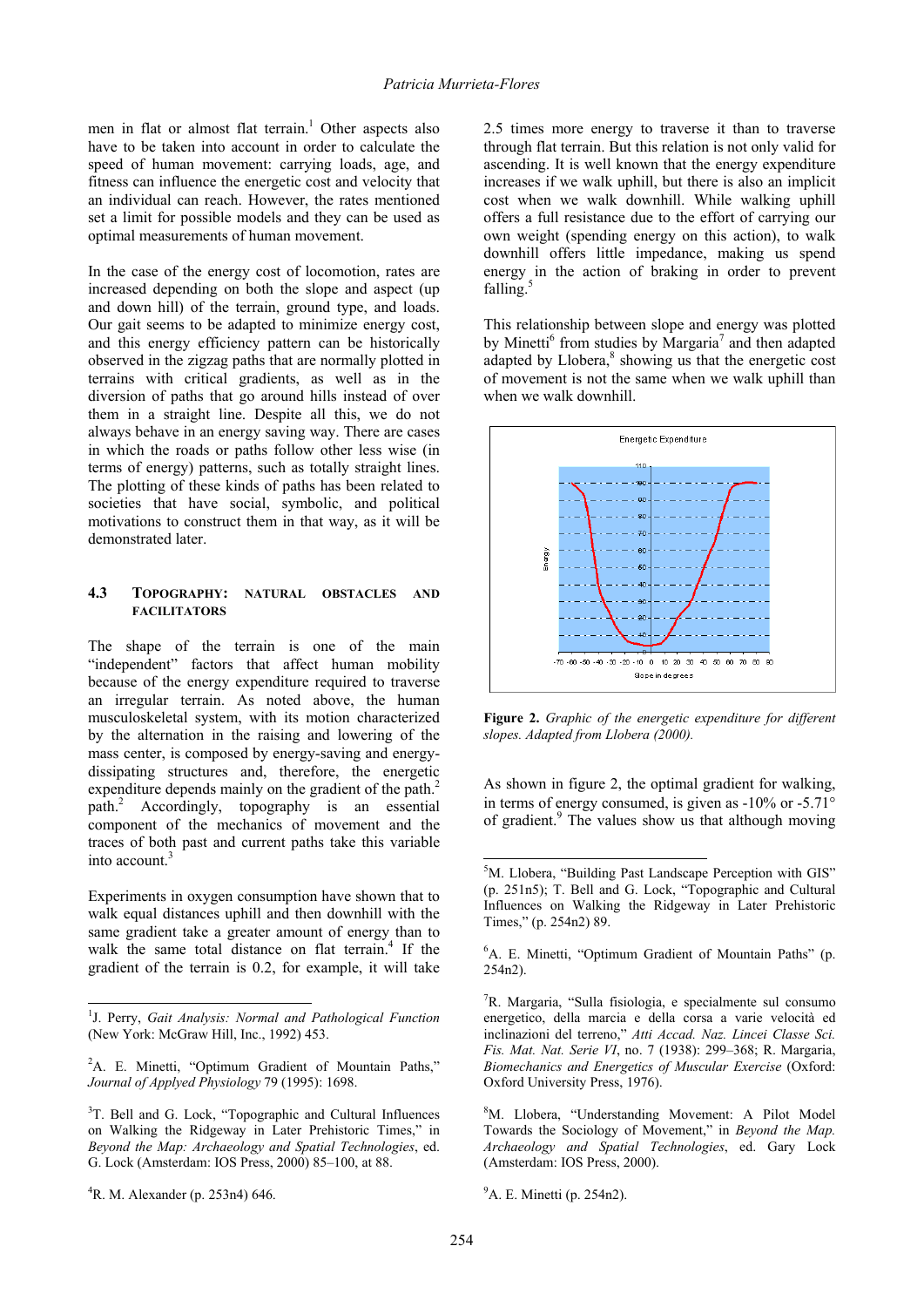downhill might seem to require less energy, at critical gradients it will require the same effort to ascend as to descend. For these reasons, the strategies adopted for walking can be different for ascending and descending. This consideration is important because the energy cost involved in both cases influences how paths are traced.

Measuring the optimal gradient of mountain paths, Minetti<sup>1</sup> tested whether it was more costly to walk straight up the slope of a hill or to traverse it in zigzag (as paths in mountains are normally shaped). He concluded that for gradients of 0.25 or less, to cross it directly was the best route, while for values beyond this gradient, the optimal route was zigzag shaped. These results fitted well with paths observed in the Himalayas and the Alps. In further research, Llobera and Sluckin<sup>2</sup> have demonstrated that the formation of paths with hairpin turns (a zigzag shape) corresponds to an optimization strategy, which involves not only the minimization of energy but also the direction of movement. These authors also discuss how, in the experience of expert walkers, shortcuts between zigzag branches are taken when possible. Our own energysaving and energy-dissipating structures suggests that, ideally, it would be better to follow two different strategies, one for going uphill and another when going downhill. In the first case, traveling directly uphill would be optimal. However, it appears that now, at least, mountaineers and walkers prefer to take the zigzag paths even when it may be more cost-effective to follow a straight route up, taking the shortcuts only in very optimal conditions. According to Llobera and Sluckin, $3$  the reason for this may be that the presence of a previously established route can change the behavior of the walker by attracting him; the traveler will prefer to take the path that is already there, because traveling along it is easier than creating a more direct one, even when that implies savings in energy cost.

As noted above, humans do not always act in order to save energy, but energy is always a highly considered factor. It can be more cost-effective to walk around a mountain; however, when other factors are present (e.g., time), a more direct path may be chosen, and even then it is likely that a zigzag pattern will emerge at some point of the traverse, taking into consideration, as much as possible, the energy cost.

Thus far, among the topographical aspects only slope has been covered, but other elements from the configuration of the topography should be discussed also. A mountain range can normally constitute a natural obstacle in terms of movement; however, there are other elements related to the configuration of

 $\overline{a}$ 

topography that can play a dual role, sometimes acting as obstacles and at other times as facilitators. We refer mainly to water bodies.

Cultures everywhere have been bound by the availability of drinking water and therefore, most human settlements are preceded by its presence. Rivers have not only served as vital subsistence resources, but have also played an important role in communication by being used as routes or to establish borders and territories. Rivers can be seen as natural facilitators for movement when the appropriate technology is available (ships, boats, canoes, etc.), but they can also be seen as difficult obstacles. The role that water can take in terrestrial movement has often been overlooked. In the study of human mobility during prehistory, this factor is important not only because of the implications mentioned above, but also because without being aware of its importance, archaeologists can miss important evidence, such as strategic points of crossing, as well as archaeological evidence such as bridges.

# **4.4 LOADS**

Another component that influences human speed or energy expenditure is loads. Physiological studies have proposed that the metabolic cost of walking or running increases in direct proportion to the weight of carried loads.<sup>4</sup> Understanding how loads influence energy consumption is important in archaeological research, because carrying loads affects the energy expended by the body and has a direct impact on the speed, time of rest, and the amounts of water and food that an individual consumes while traveling. This impact is reflected archaeologically in the design and plan of routes and the rest areas.

For instance, during Aztec times specialized carriers (*tlameme*), would typically begin their training at the age of five; as adults they would normally carry up to 2 *arrobas* (around 23 kg) for 21–28 km or the equivalent to a day's journey.<sup>5</sup> However, the expenditure of energy energy of these men would be conditioned also by the speed of walking. Modern studies have established that the optimal relation is of 3.8 km per hour with a load of  $25\%$  of the body weight,<sup>6</sup> so we could expect the same relation in the past. Carrying weight increases the energetic expenditure linearly, in direct proportion to

<sup>&</sup>lt;sup>1</sup>Minetti, ibid.

<sup>&</sup>lt;sup>2</sup>M. Llobera and T. J. Sluckin, "Zigzagging: Theoretical Insights on Climbing Strategies," *Journal of Theoretical Archaeology* 249 (2007): 206–17.

<sup>4</sup> T. M. Griffin et al., "Metabolic Cost of Generating Muscular Force in Human Walking: Insights from Load-Carrying and Speed Experiments," *Journal of Applied Physiology* 95 (2003): 172–83.

<sup>5</sup> R. Hassig, *Trade, Tribute and Transportation: The Sixteenth-Century. Political Economy of the Valley of Mexico* (Oklahoma: University of Oklahoma Press, 1985).

<sup>6</sup> S. J. Legg et al., "The Metabolic Cost of Backpack and Shoulder Load Carriage," *Ergonomics* 35 (1992): 1063–68.

 $3$ Llobera and Sluckin, (p. 255n2) 216.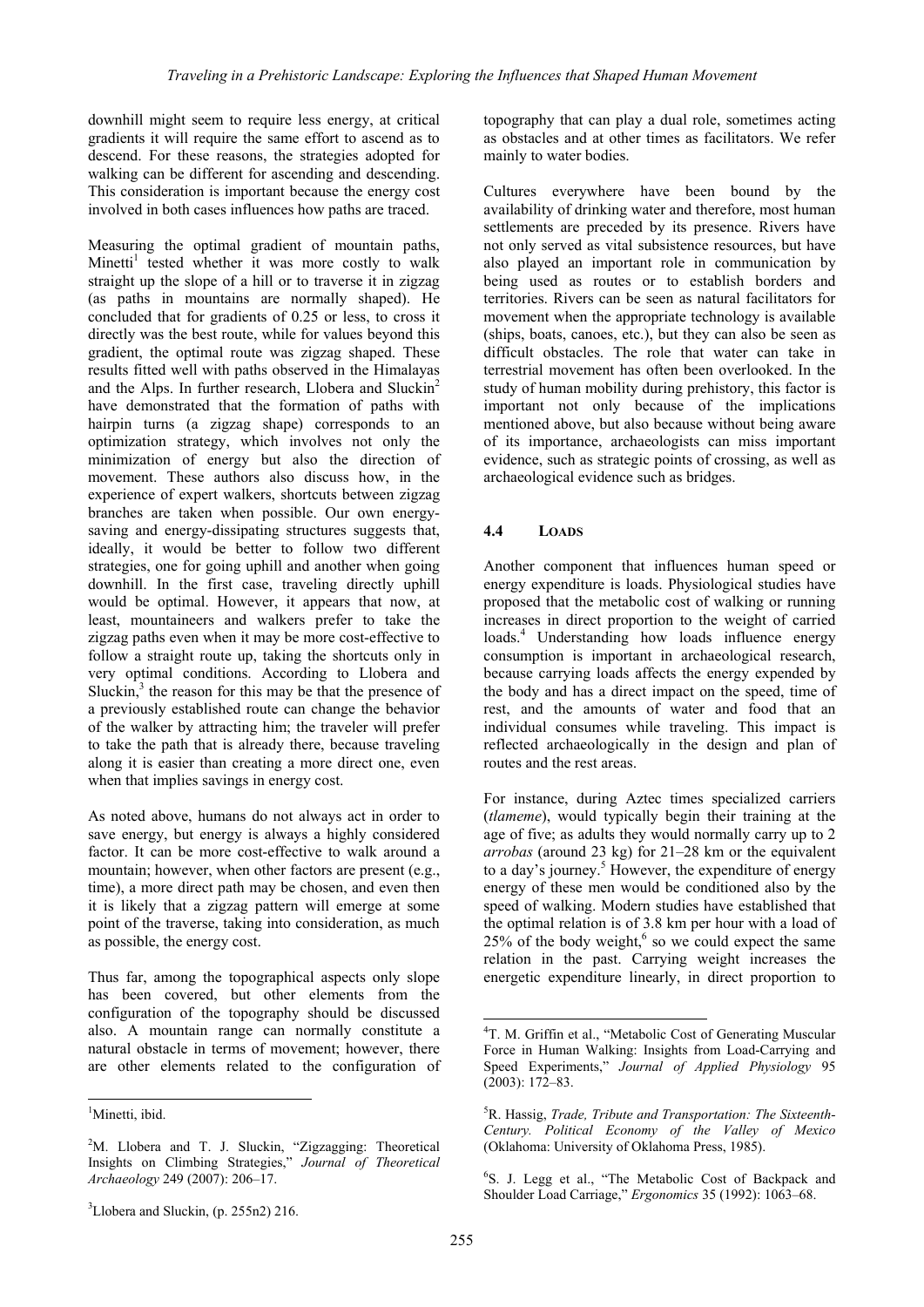the weight of the load at each speed. For example, to carry a load equal to 20% of body weight increases the rate of energy consumption by  $20\%$ <sup>1</sup>. This is also conditioned by external factors such as the temperature, wind, and slope.

It must be noted that there are cases in which some humans, such as the experienced Nepalese carriers, are able to transport more than 150% of their own body mass by progressing slowly (self-pacing) and resting frequently to avoid exhaustion. The continuous practice of certain tasks like carrying heavy weights can play an important role in the performance of the carrier and in his energy and time consumption during a journey. Thus, the capability of experienced bearers and the distances that they can cover has often been underestimated. According to Lightfoot's<sup>2</sup> model of efficiency in transport of the Chaco regional system, the maximum range of prehistoric redistribution network of food could not have extended beyond 50 km of distance with bearers carrying around 25 kg. Other research has demonstrated that Nepalese porters working at the same altitude as Prehispanic Americans can cover up to 150 km with a load of 50 kg in a round trip of two weeks or less.<sup>3</sup> In other societies in which the weight carried is not ruled by the price that is paid per kg carried, the load could be less. This is demonstrated in other ethnographic cases in which normally the median of weight carried is between 20 and 65 kg. These figures match other studies estimating travel distances and load carrying in the Mayan area of Mexico and Guatemala, which have suggested that trained porters can travel 20 km per day (range, 10–32 km), carrying loads up to 45 kg (range,  $22-64$  kg).<sup>4</sup> In any case, the lesson to be learned from the Himalayan porters is that humans have a great capacity to carry heavy loads.

Fortunately for archaeology, activities related to the capacity of the human body normally leave their mark. When certain activity is time-consuming and arduous, bone morphology can be modified; the traces of the activity are thereby recorded, especially if the activity begins at early stages of bodily development. Studies of bone samples of American and European prehistoric

 $\overline{a}$ 

In the case of the most recent periods of European prehistory, it has normally been assumed that the existence of pack animals would relieve societies from the task of carrying loads. However, there are osteoarchaeological studies that point to the presence of osteoarthritis in the spine, knees and ankles due to carrying heavy loads.<sup>6</sup> Thus it appears that in European Late Prehistory people still relied in their own bodies to carry loads. However, it is also true that towards the Bronze Age the use of the horse and pack animals was much more extended, as is shown by abundant archaeological evidence. Regarding this, the way in which people moved varied greatly in different areas, depending on the availability of animals.

# **4.5 TERRAIN TYPES AND GROUND KNOWLEDGE**

There are other variables that condition the speed and energy cost of walking. Terrain type (e.g. soft ground like snow, marshes, or vegetation), and variable "stiffness" of the ground can have an influence on this. For instance, the energy expenditure is much higher on soft surfaces than in firmer ones; the cost of walking on dry sand is 2.5 times higher than walking on concrete, $\frac{7}{2}$ and to walk in deep snow is up to 5 times more costly than to walk on a treadmill.<sup>8</sup> Increased energy cost is not not only observed in soft ground, since rough or uneven surfaces have the same effect; for example, the cost of walking over a ploughed field is 50% higher than walking on a smooth surface.

The most difficult part of measuring how the terrain type affects the energy cost of movement has been to establish valid cost coefficients for diverse terrain types. Among the scarce research published on the topic, we can mention the work of Soule and Goldman,<sup>9</sup> who

<sup>&</sup>lt;sup>1</sup>G. Maloiy et al., "Energetic Cost of Carrying Loads: Have African Women Discovered an Economic Way?" *Nature* 319 (1986): 668–69.

 ${}^{2}$ K. G. Lightfoot, "Food Redistribution among Prehistoric Pueblo," *The Kiva* 44 (1979): 332.

<sup>&</sup>lt;sup>3</sup>N. J. Malville, "Long-Distance Transport of Bulk Goods in the Pre-Hispanic American Southwest," *Journal of Anthropological Archaeology* 20 (2001): 237.

<sup>&</sup>lt;sup>4</sup>G. Tourtellot, "Getting What Comes Unnaturally: On the Energetics of Maya Trade," in *Papers on the Economy and Architecture of the Ancient Maya, Monograph VIII*, ed. R. Sidrys (Los Angeles: Institute of Archaeology, University of California, 1978).

 5 P. Bridges, "Vertebral Arthritis and Physical Activities in the Prehistoric Southeastern United States," *American Journal of Physical Anthropology* 93 (1994): 63–93.

<sup>6</sup> C. Classen, and R. A. Joyce, *Women in Prehistory: North America and Mesoamerica* (Pennsylvania: University of Pennsylvania Press, 1997) 71.

<sup>7</sup> T. M. Lejeune et al., "Mechanics and Energetics of Human Locomotion on Sand," *The Journal of Experimental Biology*  201 (1998): 2071–80.

<sup>&</sup>lt;sup>8</sup>K. B. Pandolf et al., "Metabolic Energy Expenditure and Terrain Coefficients for Walking on Snow," *Ergonomics* 19 (6) (1976): 683–90.

<sup>&</sup>lt;sup>9</sup>R. G. Soule and R. Goldman "Terrain Coefficients for Energy Cost Reduction," *Journal of Applied Physiology* 32 (5) (1972): 706–08.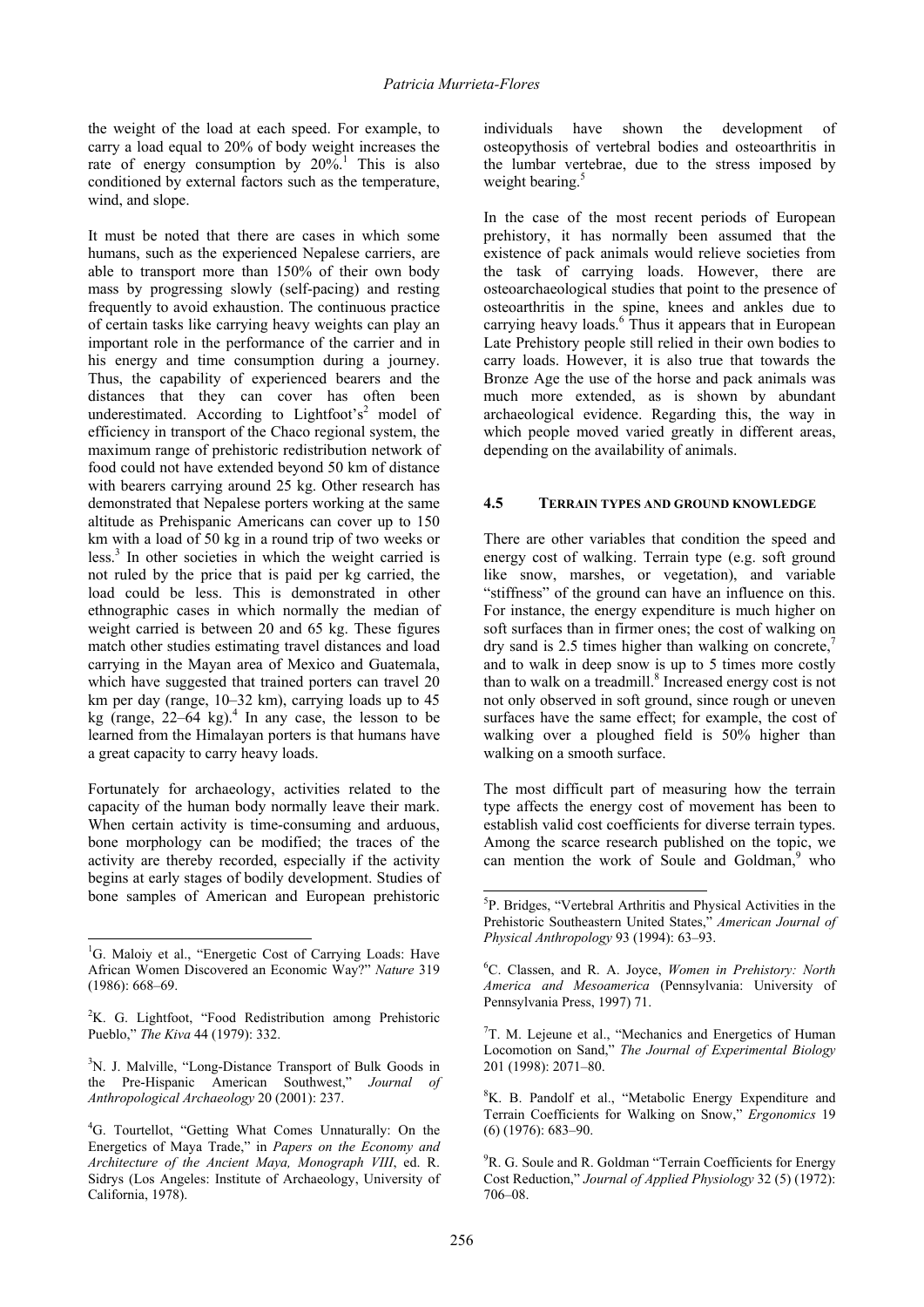developed terrain coefficients for energetic cost prediction on six different terrains. The results of this research established that the use of a single prediction equation, such as the one created by Pandolf et al.<sup>1</sup> in combination with these derived terrain coefficients, allows us to predict with reasonable precision the energy cost while walking in any of these terrains.<sup>2</sup>

Another variable, the knowledge of the terrain, can also become a crucial factor, as recent research has established. An experiment performed with soldiers has proved that while walking appears to require little attention, walking through more complex terrain does affect the attention of the person. As a result, the distance covered was significantly shorter than expected, due to the natural speed reduction caused by focusing on the complex terrain.3

It is clear that the historic development of paths and their repetitive use goes hand in hand with this variable. The knowledge of certain terrain allows a person to choose the most optimal paths, not only in terms of energetic cost expended, but also in the sense of comfort while walking. Archaeological fieldwork experiences in the Mayan region of Quintana Roo in Mexico have shown that indigenous people acting as guides in the rainforest normally walk in the intermediate zones between the *bajos* (seasonally flooded areas) and higher ground, even when they explore new territories. Their knowledge of the environment allows them to choose the driest and firmest terrain to walk on, while avoiding going to higher ground in order to avoid the steepest hills. Unsurprisingly, some of the *sacbes* (Mayan roads) of the region are located precisely in the same type of ground.4 In this manner, the terrain type is highly relevant not only in terms of energetic expenditure but also in the selection of routes to follow.

 $\overline{a}$ 

<sup>3</sup>J. S. Augustyn et al., "Effects of Locomotion over Varied Terrain on Soldier Vigilance," paper presented at the 26th Army Science Conference. Transformational Army Science and Technology-Harnessing Disruptive S&T for the Soldier, 2008.

4 P. A. Murrieta-Flores, *Resultados del proyecto: Mapeo de Sitios para la Protección Legal al Patrimonio Arqueológico de Quintana Roo* (Mexico City: ENAH-INAH, 2001).

### **4.6 ACCESS TO BASIC RESOURCES WHILE TRAVELING**

The access to basic resources while traveling can constitute an important factor for survival during a journey, and there are different dynamics governing long and short distance traveling. In general, archaeological studies of movement and mobility are bound by the availability of data. As a result of the lack of information, the discussion concerning the patterns of resources transported for daily survival while traveling is often overlooked. Nevertheless, it is possible to calculate how much food a person had to consume in order to survive during a journey. In order to do this, we need to calculate the daily kilocalories expended during a journey according to the variables mentioned above, and we need to have information about the food accessible to the traveler in order to find out the kilocalories that were available to him/her. Although these calculations are not presented in this paper, we will address some specific issues that are considered important for achieving a better understanding of the conditions under which prehistoric people traveled.

It must be said that access to food was not the only important issue in terms of resources needed when traveling; water, firewood, and shelter were important too. Some archaeological and ethnographical examples show how diverse societies with different organizations and strategies solve the problem of resource procurement for daily survival during a journey. The organization of any journey requires the preparation of diverse aspects contingent on the distance and length of the trip. The amount of food, water and tools to be carried depends not only on the scale of the journey, but may also be influenced by the purpose of the trip and the knowledge of the route. Nevertheless, the solutions of these problems are normally specific to each society.

In the case of logistical mobility, travelers carry with them only a small supply of food to be consumed en route, the actual amount of which depends on a number of factors. Although the length of the journey is the predominant one, knowledge of the terrain or of available resources in the area can help minimize the burden carried.

In the case of seasonal and migrational movement in the past, it is probable that people hunted, gathered, and made contacts with other human groups during their journeys. Despite the fact that it can be difficult to trace the actual routes that people took during migration, new carbon and strontium isotopic analyses are revealing the grade of mobility that individuals had during prehistoric times and the way they traveled. A unique example of the materials carried during a journey has been the one provided by the discovery of Ötzi, the mummified remains of a prehistoric man dated to 3200 BC, found in 1991 in the mountain pass of Similaun*,* on the frontier between Italy and Austria. His exceptional state of

<sup>&</sup>lt;sup>1</sup>K. B. Pandolf et al., "Metabolic Energy Expenditure and Terrain Coefficients for Walking on Snow" (p. 256 n8).

<sup>&</sup>lt;sup>2</sup>R. G. Soule and R. Goldman, "Terrain Coefficients for Energy Cost Prediction," *Journal of Applied Physiology* 32 (5) (1972): 706–08; T. M. Lejeune et al., "Mechanics and Energetics of Human Locomotion on Sand," *The Journal of Experimental Biology* 201 (1998): 2071–80; R. M. Alexander, "Energetics and Optimization of Human Walking and Running: The 2000 Raymond Pearl Memorial Lecture," *American Journal of Human Biology* 14 (2002) 641.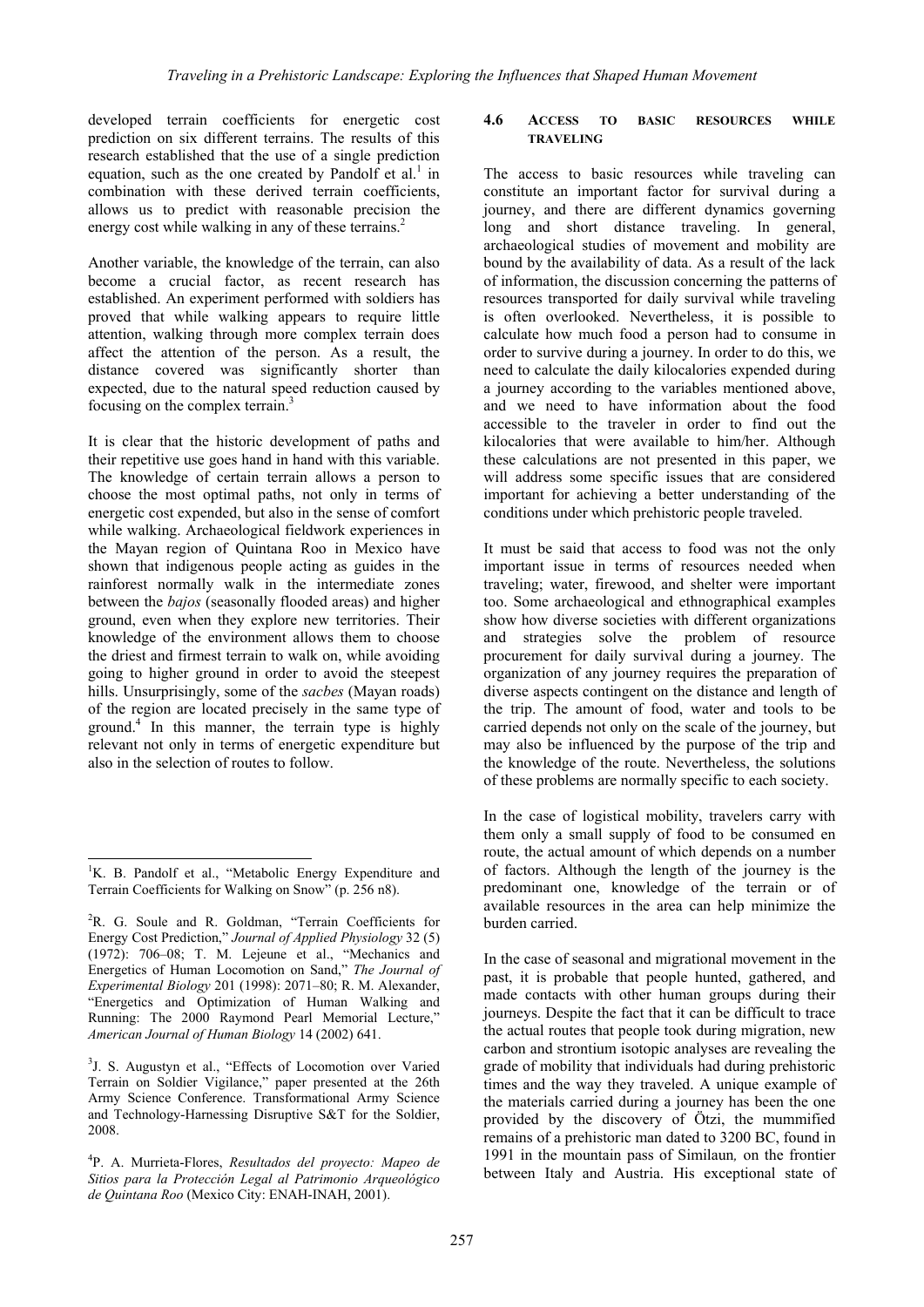preservation has allowed a great variety of analyses, DNA, paleodiet, and oxygen isotopes, among others.<sup>1</sup> One fascinating aspect of the discovery is that Ötzi was found with his equipment, hunting tools, and clothing almost intact. Further analysis has concluded that he carried a variety of tools, goods, and utensils useful for his journey. Moreover, he had eaten two different types of meat before his death (chamois and red deer) and he had also ingested grains, probably in the form of bread, and some fruit. $2$ 

There has been much discussion, to which these findings have been central, regarding his origins, possible occupation, and reasons for being at the mountain pass. The discovery of Ötzi is of significance in our case, for it demonstrates the great knowledge of natural resources that prehistoric people had while traveling and the kind of tools that could be carried, and it informs us of the capacity of prehistoric people to travel long distances in a regular fashion.

Other interesting cases of migration proved through oxygen isotopic analysis are the bell beaker burial contexts from Germany, Austria, the Czech Republic and Hungary,<sup>3</sup> and the Early Bronze Age Amesbury Archer discovered in Wiltshire, U.K., who migrated from the foothills of the Swiss or German Alps.<sup>4</sup> Of course, it is not surprising that people migrate. What can be surprising, though, are the reasons and the conditions under which people like the Amesbury Archer migrated.

Where this man rested, what problems he encountered, which routes other prehistoric travelers followed, or which people they met on their journeys are questions that, although as yet unanswered, are now becoming susceptible to archaeological exploration. Even though new methodologies are now available, however, it is still necessary to ask further questions about how human movement could be constrained by the (in)accessibility to necessary resources during the course of a journey. This variable constitutes an enormous unexplored field that any study of human movement must take into account.

 Migration also opens the discussion to other interesting issues regarding human movement. Travelers do not move alone; with them travel their knowledge, material culture, and traditions. In light of this, it is clear that

 $\overline{a}$ 

there are many other factors related to the individual's knowledge and perception of the world, which, as will be explored below, affect movement as well.

## **3 THE INFLUENCES OF HUMAN MOVEMENT: SOCIAL INFLUENCES**

"Independent variables" and subsistence are not the only components conditioning how and why people moved. Influences related to social phenomena play an equally important role. Movement and mobility can be encouraged and influenced by social, political, or personal concerns. Religious beliefs, establishment of kinship, alliances, and (perceptions of) territoriality, among others, can not only prompt residential mobility, but also define the characteristics of any kind of movement. According to the Boturini Codex, also known as "Tira de la Peregrinación," it was religious beliefs that led Aztec people to migrate; the diverse *Mexica* tribes embarked on a long journey in search of a "promised" land under the command of their god *Huitzilopochtli.* Although this story is tempered by a well-known Mesoamerican cosmovision, there is archaeological evidence suggesting that the group actually did reside in some of the diverse locations mentioned in the codex. There is thus evidence for the high level of residential mobility that this group had achieved before settling in its final destination, *Tenochtitlan*, the area that is today Mexico City.<sup>5</sup>

In the case of hunter-gatherers, the ideas or conceptions concerning the environment that the group has developed from the localities in which they live can also influence their mobility. A place to which the group may potentially return will not be considered equally as one that is going to be abandoned forever, because the former constitutes an established place within their existing landscape.<sup>6</sup> In the case of pastoralists, influences or constraints for mobility could also be the geographical knowledge of the shepherd, the social networks of the groups, their contacts, territories, political issues, and relations with non-pastoralist groups.

Ultimately, mobility itself can play a very profound role as a social strategy, not only for maintaining cultural autonomy through the idea of valuing movement (even if sedentarism is possible, as happens in many pastoralist societies), $7$  but also for having more mundane connotations and motivations. Several examples of modern hunter-gatherers' behavior show

<sup>&</sup>lt;sup>1</sup>F. Rollo et al., "Ötzi's Last Meals: DNA Analysis of the Intestinal Content of the Neolithic Glacier Mummy from the Alps," *PNAS* 99 (20) (2002): 12594–99.

<sup>2</sup> G. Sulzenbacher, *The Glacier Mummy: Discovering the Neolithic Age with the Iceman* (Wien: Folioverlag, 2002).

<sup>&</sup>lt;sup>3</sup>T. D. Price et al., "Strontium Isotopes and Prehistoric Human Migration: The Bell Beaker Period in Central Europe," *European Journal of Archaeology* 7 (2004): 30.

<sup>4</sup> Wessex Archaeology. "The Amesbury Archer 2004," www.wessexarch.co.uk/projects/amesbury/introduction.html.

 5 X. Noguez, "Tira de la peregrinación. La migración mexica," *Arqueología Mexicana* XIV (81) (2006): 48–53.

<sup>&</sup>lt;sup>6</sup>R. L. Kelly, "Mobility / Sedentism: Concepts, Archaeological Measures and Effects," *Annual Review of Anthropology* 21 (1992): 45.

<sup>7</sup> T. A. Acton, *Gypsy Politics and Traveller Identity* (Hertfordshire: University of Hertfordshire Press, 1997) 70.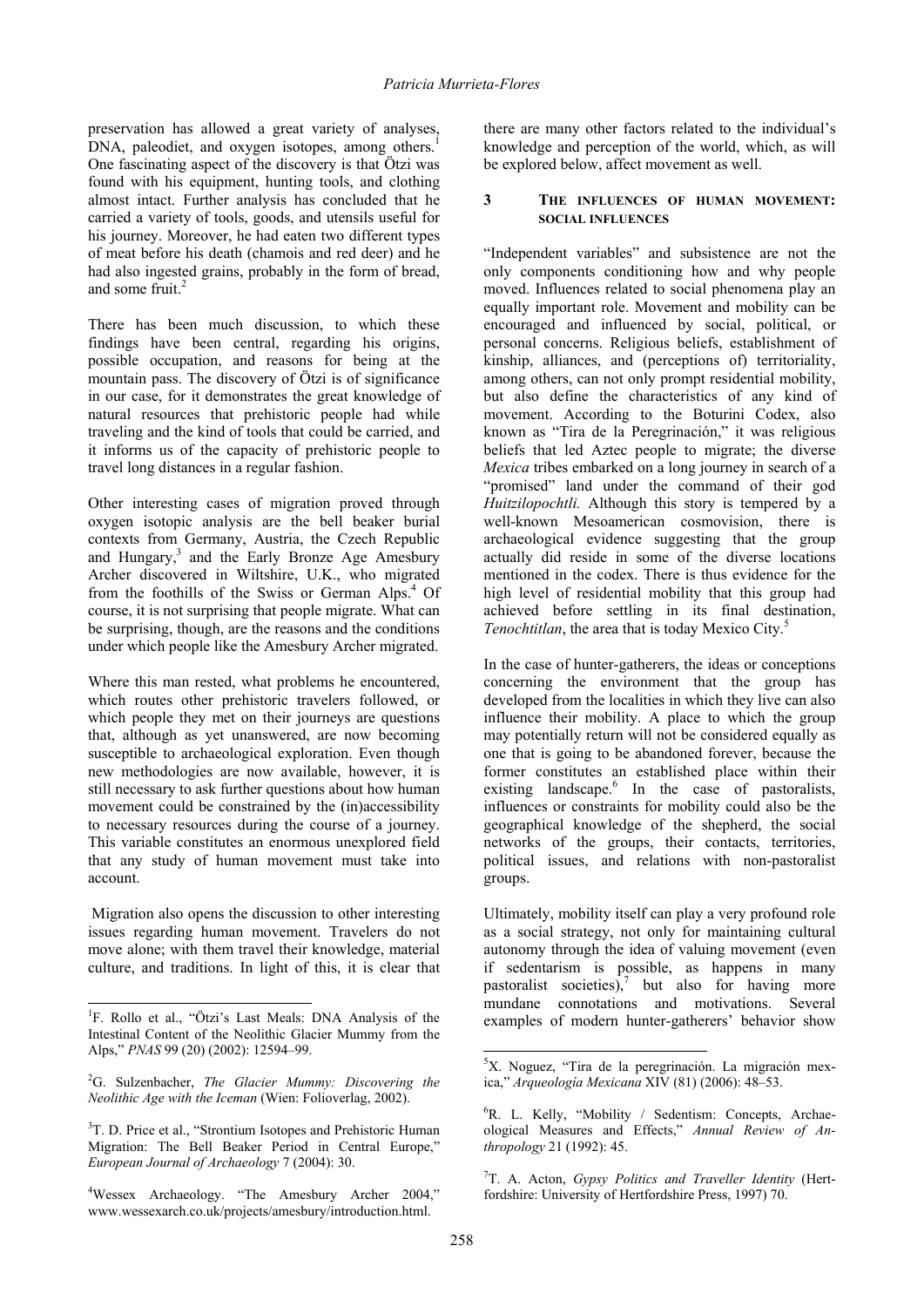that they may decide to move just because they want to acquire news from other places, or visit friends, or simply because they are bored with their present location.<sup>1</sup> Consequently, although the social and individual factors influencing how people moved could be seen as infinite, there are specific variables that contribute to the making of specific patterns that can emerge from movement. Political conflicts and territoriality can contribute to the development of specific routes and paths. Furthermore, ideas regarding a place, such as the belief that it is secure or insecure or apparently easier to traverse, can make these places attractive or repulsive to travelers. In this vein, the next section of the paper deals with some of the ideas and conceptions that humans develop from certain spaces, highlighting how these affect movement directly. This effect is not only characteristic of places; there are other specific features that are intended to have the same function, such as landscape markers.

### **5.1 SYMBOLIC NAVIGATION: IDEAS OF PLACE AND REFERENCE TO PLACES**

Human movement starts with an idea; it is always carried out with the intention of accomplishing a certain goal. This can be observed from the smallest to the greatest scale of movement. The direction of movement can be affected by social conceptions and ideas regarding places. The traditional Durkeimian and Saussurean approaches to space outline the symbolic richness of a culture's construction of it as an idea. However, they never ask how the people of a given culture experience the symbolic aspects of space. It is not our intention to delve into this complex question here. Nevertheless, we can address some parts of the culturally-determined relationship existing between movement and this symbolic aspect of space.<sup>2</sup> The ability to think, judge and assess our world allows us not only to interact with others but also to survive. Some of the assessments that we make are based on preconceptions and information that we inherit from our own society and culture. There are ideas about places that make them attractive or repulsive to travelers. We also have reference to places; i.e., we have ideas about places that are not our own (for we have never visited them), but others within our community have visited them and communicated these ideas to us. These references can also act as attractors or repellents to certain sites. A traveler may have negative references to places that ought to be avoided, as well as positive references to places that are recommended or convenient.

There are also certain ideas or preconceptions regarding specific spaces that we are taught to think of as special

 $\overline{a}$ 

from an early age. Each society and each time has different ideas regarding these "special" places. In the case of catholic societies, for instance, a church, a graveyard, and specific sites of pilgrimage constitute spaces where different rules of behavior apply; they are not considered a strictly human domain and are therefore perceived as "other". In Mesoamerican cultures, it is known that certain waters, such as springs located at the foot of mountains, were seen as liminal spaces where the sacred met the profane. This was also the case for certain caves and mountain peaks. Because different rules apply for these sites, human behavior at them also tends to be different than normal; sometimes these places will act as attractors or repellents for people. In modern Mexican culture, for example, there is a mixture of Catholic and indigenous beliefs regarding death. Burials mainly follow Catholic customs, but many of the beliefs and practices related to them come from Mesoamerican times. In that culture, cemeteries are places of joy and rest, and according to prehispanic beliefs, people are normally welcome to them daily. However, following Catholic ideas, they are generally avoided. In this case, cemeteries can act as repellers of movement under the Catholic concept, but in the indigenous tradition they can also be strong attractors of movement. On the other hand, ideas about sacrality are not the only ones that can influence how people move around places. Historical memory and legends connected to a place can have an impact, too. Traditional stories were repeated in order to make people avoid places that were regarded as dangerous. Medieval tales regarding the woods and other less explored places often served as warnings to avoid dangers such as wolves and other predators, but they also acted as means to control access, protect property, or communicate morals. In this sense, there are many places that can be regarded as special throughout generations. In Europe, archaeological evidence for prehistoric times has proved that the places in which megalithic monuments were erected were considered special. The reutilization of these monuments as places for burials and offerings for centuries<sup>3</sup> underlines their permanence as well as their uniqueness. It is difficult to say to what degree such monuments acted as attractors or rejecters of movement for the societies that constructed them. However, new information regarding monuments such as Stonehenge and the village excavated at Durrington Walls has revealed that these attracted people in certain periods, not only for their construction and maintenance but also to perform ceremonies<sup>4</sup>

 ${}^{1}$ R. L. Kelly (p. 258n6).

<sup>2</sup> K. Thompson, ed. *Readings from Emile Durkheim* (London: Routledge, 2004).

<sup>&</sup>lt;sup>3</sup>L. García Sanjuán, "Grandes Piedras Viejas, Memoria y Pasado. Reutilizaciones del Dolmen del Palacio III (Almadén de la Plata, Sevilla) Durante la Edad del Hierro" (paper presented at the El Periodo Orientalizante. Primer Simposio Internacional de Arqueología de Mérida: Protohistoria del Mediterraneo Occidental, 2005).

<sup>4</sup> J. Owen, "Stonehenge Settlement Found: Builders' Homes, Cult Houses," *National Geographic News*, 2007, http://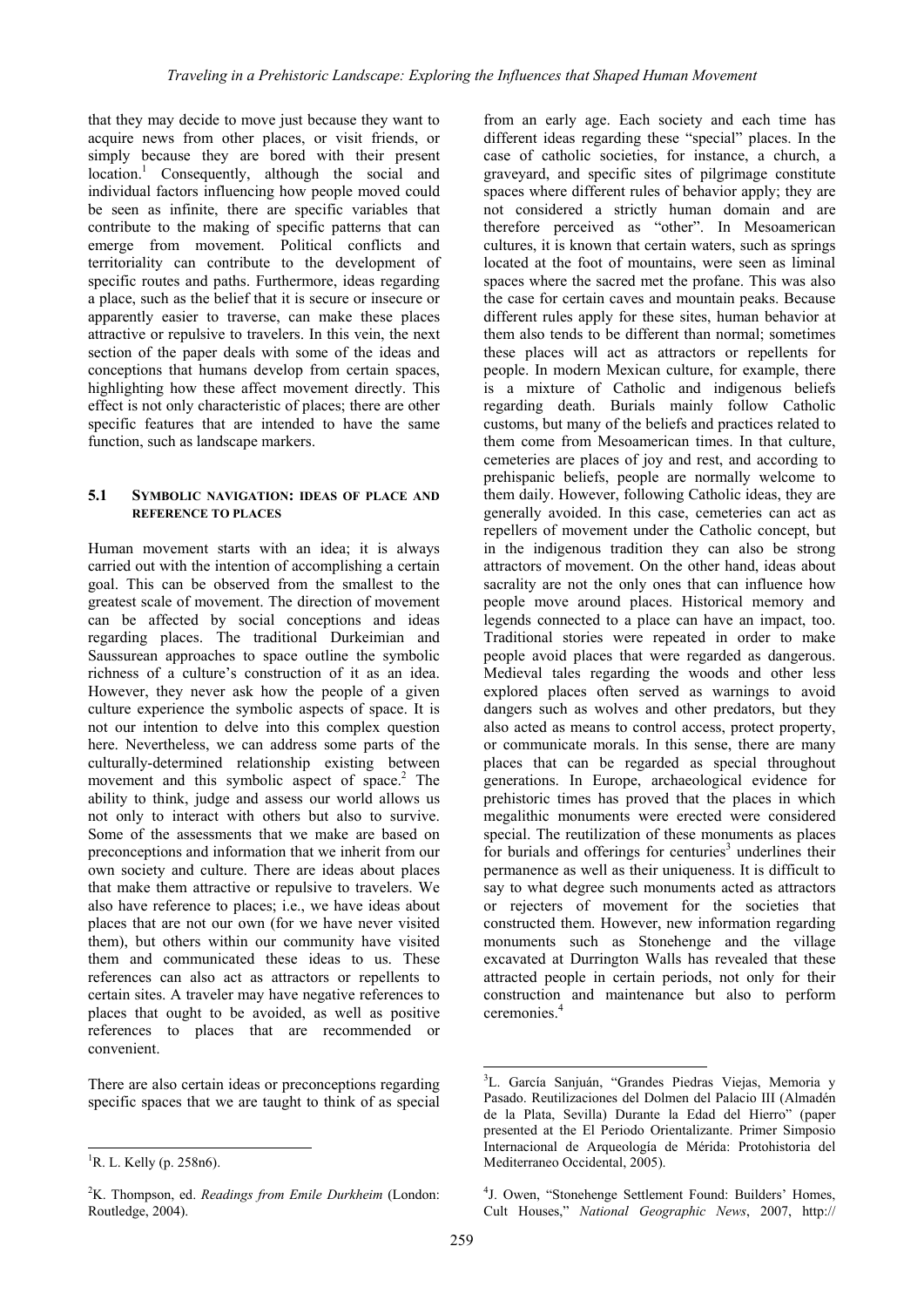In Iberia, observations in the field have suggested that megalithic monuments were regularly related to historical paths, and it would not be surprising that some of these paths were traced in earlier times. The later uses of monuments as meeting points and, sometimes, as shelter for the pastoral societies of historical times, testify to the different conceptions that diverse societies can have regarding a place and the features that are present in it through time. The association between monuments and paths could also mean that the monuments were used as markers in the landscape during historical times. It is still necessary to investigate how old these paths are, and to explore the possibility that the roads have been traced since prehistoric times. Thus, special places can be seen as mental markers in the landscape that can influence movement. In this light, it may be said that in order to travel, people develop a series of skills in which ideas and beliefs play an important role in the decisions they make while moving, practicing what may be called *symbolic navigation*.

## **5.2 TERRESTRIAL NAVIGATION AND GEO-GRAPHICAL KNOWLEDGE**

In conjunction with symbolic navigation, people use their geographical knowledge and other skills to travel from one place to another. During prehistory, people must have been familiar with their surrounding area from early childhood. The establishment of alliances and friendships between diverse groups probably allowed the knowledge of larger regions. In these cases, as well as when journeys outside the already known geography were carried out, it is probable that prehistoric travelers developed a series of skills and procedures for traveling. Although there is no obvious approach to investigate empirically how people orientated themselves and "navigated" during prehistory, it is possible to understand how people might have built and used what studies in psychology have termed *cognitive maps.* These studies can shed light on the possible ways in which prehistoric travelers navigated through the landscape.

Experimental psychologists and other biological scientists have conducted research in order to understand animal and human traveling behavior.<sup>1</sup> One of the main arguments in such studies is that non-human species that travel long distances in search of food and are later capable of finding their way back home make use of *path integration*. This process enables the traveler to update continuously her/his position in relation to her/his starting point without recording the

 $\overline{a}$ 

details of the traveled path. A natural question arising from this observation has persistently dominated research in experimental psychology: how do animals and humans accomplish this process?

Among the skills that have to be learned in order to travel, one of the most important is *wayfinding*. 2 This skill can be thought of as the process of defining and following a route from one geographic point to another. As has been argued, movement is always motivated by a reason and a purpose, and therefore, it will have a direction. The direction leads to the track followed during the traverse and is known as the *route*. The route followed can be the result of a "travel plan" that defines the main points, segments, and deviations of the route. $3$ The route may or may not be previously known, but in either case a "travel plan" will be normally followed in order to reach the point of destination.

The repetition of a route helps us familiarize ourselves with the path and memorize its diverse components, which can then be recalled when needed. Usually, paths and routes are represented unidimensionally as linked segments. When more paths or routes are added, the configuration of a network emerges. These representations, along with other elements and their spatial relations (e.g. landscape markers) and nonspatial features of landscape (the ideas of place discussed above), constitute the layout of the experienced environment. The integration of learned routes and developed strategies for route following is instrumental for the formation of cognitive maps. These maps are the internal representations of the ideas that we have about places, their perceivable environmental features, and the relationships that they shape.<sup>4</sup>

In order to make a successful journey, a person needs to establish the points of origin and destination, to know the points of deviation, to be able to recognize landmarks, and to understand the route within a larger frame. The point of destination can be known or unknown by the traveler. In case the traveler does not have any information regarding the route or there is no direct path to the final destination, the traveler will have to make use of a series of skills. These include exploration by sequenced neighborhood search, boundary following, the use of landmarks, recognition of traveled segments, identification of features, spatial knowledge, and familiarization with secondary sources, such as verbal or drawn descriptions.<sup>5</sup> These skills together form what can be called *terrestrial navigation.*

news.nationalgeographic.com/news/2007/01/070130-stonehen ge.html.

<sup>&</sup>lt;sup>1</sup>N. D. Gale et al., "The Acquisition and Integration of Neighborhood Route Knowledge," *Journal of Environmental Psychology* 10 (1) (1990): 3–26.

<sup>2</sup> R. G. Golledge, *Wayfinding Behavior: Cognitive Mapping and Other Spatial Processes* (Baltimore: JHU Press, 1999).

<sup>3</sup> Golledge, *Wayfinding Behavior*, (p. 260n3) 6.

<sup>4</sup> Golledge, ibid.

<sup>5</sup> Golledge, *Wayfinding Behavior*, (260n3) 9.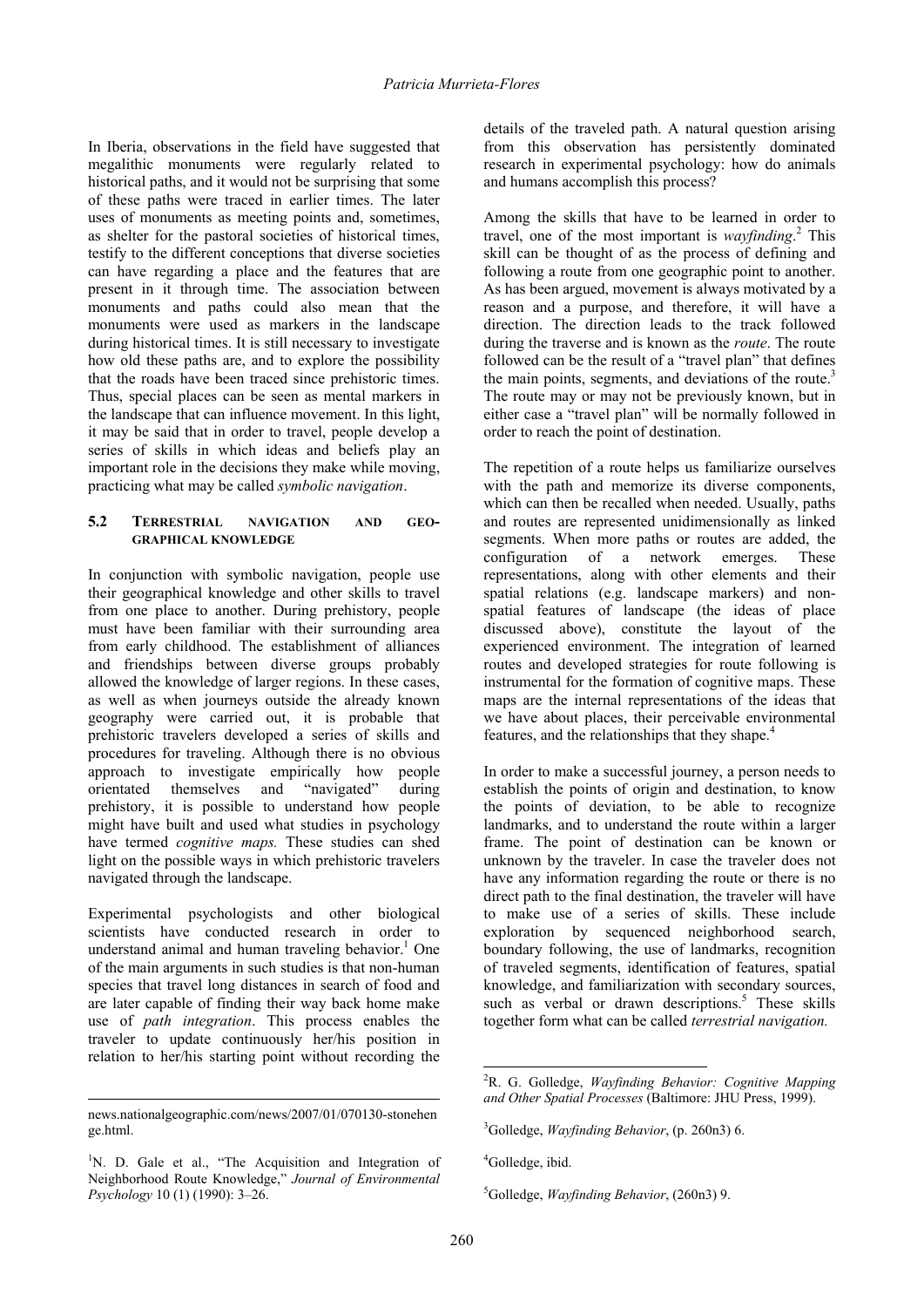During prehistory, it is probable that people relied on information gathered from others, their own knowledge of the landscape and even astronomical observations. Different cultures create very different mental representations of space and cognitive maps. These are not necessarily related to western conceptions such as the use of Euclidean distance. However, two important issues must be taken into account. First, according to the evidence gathered from psychological studies, all humans share the same essential mental architecture regarding cognitive mapping. Second, terrestrial navigation in all cultures around the world has relied on the use of a common range of skills and features such as networking and landscape markers*.*

According to MacEachren, $<sup>1</sup>$  route-based environmental</sup> learning is the most common way for humans to "learn" an environment. This means that we learn about our landscape through the experience of "walking" (in) it. It also means that certain features become points of reference used in the process of learning these routes. In the case of outstanding features in the landscape, it can be assumed that they functioned as references for people in the past. Furthermore, there are many ethnographic examples of "natural" elements being used as spatial references. This is the case of the *ceiba* in the Mayan area. The tree was part of the Mesoamerican cosmovision and is still, for many communities, central within a symbolic and spatial framework. These trees are regarded as sacred or as places for important meetings and community events, as well as markers in the landscape.<sup>2</sup>

According to Scholl, $3$  in order to travel, humans need to familiarize themselves with a number of processes necessary for the acquisition of spatial knowledge. One of these involves understanding the dynamic, everchanging relationship between people and objects that takes place while traveling. Another is the establishment of object-to-object representations, i.e. of memorable existing objects encountered along a route, which are more stable and help to anchor the cognitive map. Remarkable features in the landscape are of great significance because without them navigation and representation are not possible. These landscape markers can be used for orientation purposes, while providing important information regarding the

environment and the presence of other human groups. Historically, territories were marked by identifiable features in the landscape, informing and warning the traveler of spatial boundaries. In this manner, landscape markers have been not only instrumental in navigation, but have also played an important role as physical evidence of one of the most influential factors in mobility and movement, namely territoriality.

# **5.3 TERRITORIALITY, SOCIAL NETWORKS, AND OTHER RELATIONSHIPS**

Territories may be thought of as conceptual spaces. It has been argued, however, that territorial behavior is present in almost all living animals and that it is the result of survival behavior. Biologists define the term territoriality as the behavior whereby an animal claims and defends a specific geographic area against other animals.<sup>4</sup> In the case of humans, territoriality has been seen as a key factor in the geographical division of space, for reasons relevant to the acquisition and exploitation of resources. It has also been argued that it is related to an aggressive instinct we share with animals.<sup>5</sup> These ideas have been primarily taken from animal biological studies. From an archaeological point of view, however, the establishment of human territories may be the result of complex motivations that are not necessarily related to "instincts" or aggression at all. In fact, human territoriality may be motivated by a variety of reasons, most of which are not shared by animals. The exploitation of resources, but also the pursuit of power, influence, and control are some of the most common incentives. But management, rights, or power over space can be important not only under material aspects but also under religious and social ones. In this we agree with Casimir and Rao:<sup>6</sup>

Human territorial behaviour is a cognitive and behaviourally flexible system which aims at optimising the individual's and hence often also a group's access to temporarily or permanently localised resources, which satisfy either basic and universal or culture-specific needs and wants, or both, while simultaneously minimising the probability of conflicts over them.

As a strategy or system, the definition of territoriality is subjected to a series of rules that can be followed to a greater or lesser extent. A territory, for example, can be geographically defined as the property of a certain

 $\overline{a}$ <sup>1</sup>A. M. MacEachren, "Application of Environmental Learning Theory to Spatial Knowledge Acquisition from Maps," *Annals of the Association of American Geographers* 82 (2) (1992): 245–74.

<sup>2</sup> C. Dary et al., *Género y Biodiversidad En Comunidades Indígenas de Centroamérica: Un Enfoque Social sobre las Formas de Uso y Conservación de los Recursos Naturales* (Guatemala: FLACSO, 2002).

<sup>&</sup>lt;sup>3</sup>M. J. Scholl, "From Visual Information to Cognitive Maps," in *The Construction of Cognitive Maps*, ed. J. Portugali (Dordrecht: Kluwer, 1996) 157–86.

<sup>4</sup> T. Malmberg, *Human Territoriality: Survey of Behavioural Territories in Man with Preliminary Analysis and Discussion of Meaning* (New York: Mouton, 1980).

<sup>5</sup> R. D. Sack, *Human Territoriality: Its Theory and History* (New York: Cambridge University Press, 1986).

<sup>6</sup> M. Casimir and A. Rao, ed. *Mobility and Territoriality. Social and Spatial Boundaries among Foragers, Fishers, Pastoralists and Peripatetics* (Oxford: Berg, 1992) 20.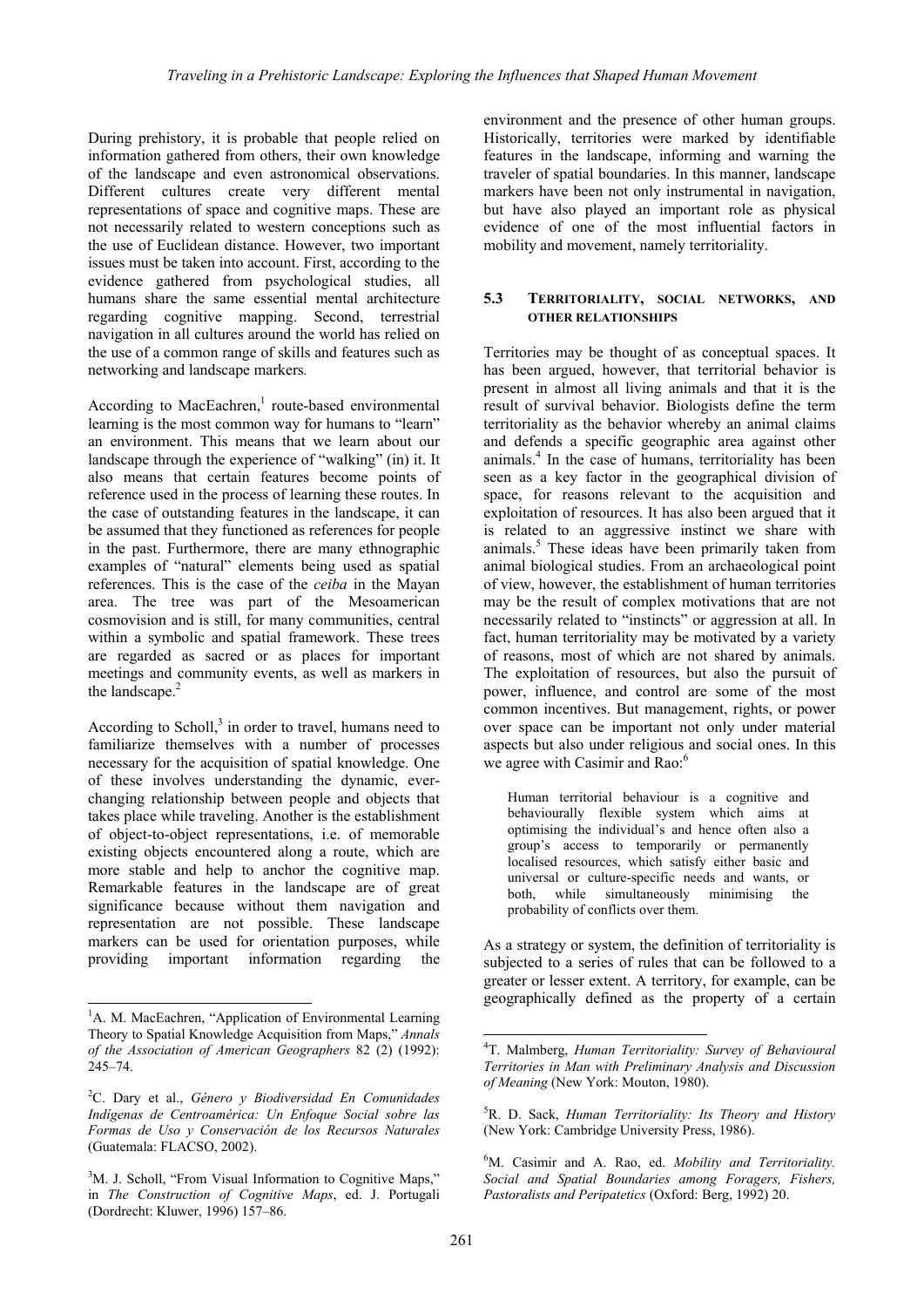group, but its resources can be exploited by another group with the consent of the proprietary one. Another example is that of religious sites shared by different groups. The rules applied to a territory may be flexible in many ways, but the establishment of boundaries constructs a clear idea of control and power over the specific spatial location. Consequently, territoriality must not be understood as the simple circumscription of things to space, or as defined spaces, but as a relationship in which circumscription is used with the intention to control, to manage (resources, people, ideas, etc.), and to satisfy needs.

The way in which territories are structured is closely related to the manner in which the societies that establish them use the land, how they organize space, and the meanings they give to places.<sup>1</sup> Thus it can be said that territoriality is socially constructed and its manifestation varies depending on its context and time. It must be taken into account that many communities shift between territorial and non-territorial behavior depending on diverse situations, so territoriality must be thought of as a flexible strategy.<sup>2</sup> Other aspects more concerned with social factors, such as traditional sacred spaces, heritage, disagreements, the search for power, and disputes can also motivate the establishment of frontiers or the adoption of different strategies.

These strategies can be varied. It is well known, for instance, that to overcome adverse situations in which territoriality can play a major role, societies create social networks and alliances maintaining regional and far-reaching social ties. There are many ethnographic and archaeological examples in which it is demonstrated that social relations work as safety nets in times of uncertainty.<sup>3</sup> In the case of hunter-gatherer societies, these bonds are crucial because they enable them not to risk starvation or the increase of resource stress by having free access to neighboring lands, not encountering hostility when they arrive. In other societies, these ties are equally important, because the established social networks are normally governed by a series of rights and obligations defining the freedom of movement across any land. In this sense, failure to establish good social relations may trigger not only disagreements, but also greater consequences such as war. Once social networks are established, they require constant attention; they must be maintained and renewed, keeping the information that flows in them accurate and up to date in order to maintain both the social relations and the information in stable and

 $\overline{a}$ 

reliable conditions.<sup>4</sup> The only procedure that allows these social networks to be maintained is the practice of movement. The larger the network, the more frequent and extensive this practice will have to be. In this case, the target of movement will be social instead of economic, but it can also be carried out for both purposes.

The manifestation of territoriality can have many different expressions. In the present day, for example, legal rights over property are written down and physical boundaries such as fences are established. In the case of prehistory, the marking of territories may have required the communication of verbal agreements through a setting of landscape markers (natural or created), or by the construction of physical barriers such as walls to protect confined spaces (i.e. settlements).

In terms of mobility, territoriality is an influential factor because it renegotiates the way that space is used and perceived by people within and outside the group that determines the boundaries. In addition, the way in which territoriality is manifested gives information about the group claiming a territory. This information has a direct influence on the decisions that people make regarding their direction of movement. In the presence of territorial behavior, a group practicing residential movement or migrating for any reason will have to settle in a previously inhabited area, or establish agreements with previous or current residents.

In the case of travelers, markers such as stelae, paintings, or carvings provide information about the groups inhabiting the area. Decisions regarding direction of movement depend on the traveler's relationship with the group claiming the territory. Territorial markings are not of exclusive use as advertisers of an entire group. Markers made of stone, wood, and other materials can also be employed to divide areas within the same group, as is the case of herding lands for many communities in the Himalayas, India and Africa.<sup>5</sup>

Unfortunately, the evidence of territoriality is not always available to archaeologists and it can be really hard to recognize whether certain objects or elements were used to denote some form of territoriality. Thus, two of the main problems encountered in the archaeological study of territoriality as an influence for mobility and movement are (1) recognizing the evidence for the practice of territorial behavior, and (2)

<sup>&</sup>lt;sup>1</sup>R. D. Sack (p. 261n6) 2.

<sup>2</sup> M. Casimir and A. Rao, ed. *Mobility and Territoriality* (p. 261n7) 1.

<sup>3</sup> R. L. Kelly, *The Foraging Spectrum: Diversity in Hunter-Gatherer Lifeways* (Washington: Smithsonian Institution Press, 1995).

<sup>&</sup>lt;sup>4</sup>R. Whallon, "Social Networks and Information: Non-'Utilitarian' Mobility among Hunter-Gatherers," *Journal of Anthropological Archaeology* 25 (2006): 261.

<sup>&</sup>lt;sup>5</sup>A. Rao, "The Constraints of Nature or Culture? Pastoral Resources and Territorial Behaviour in the Western Himalayas," in *Mobility and Territoriality: Social and Spatial Boundaries among Foragers, Fishers, Pastoralists and Peripatetics*, ed. Michael Casimir and Aparna Rao (Oxford: Berg, 1992).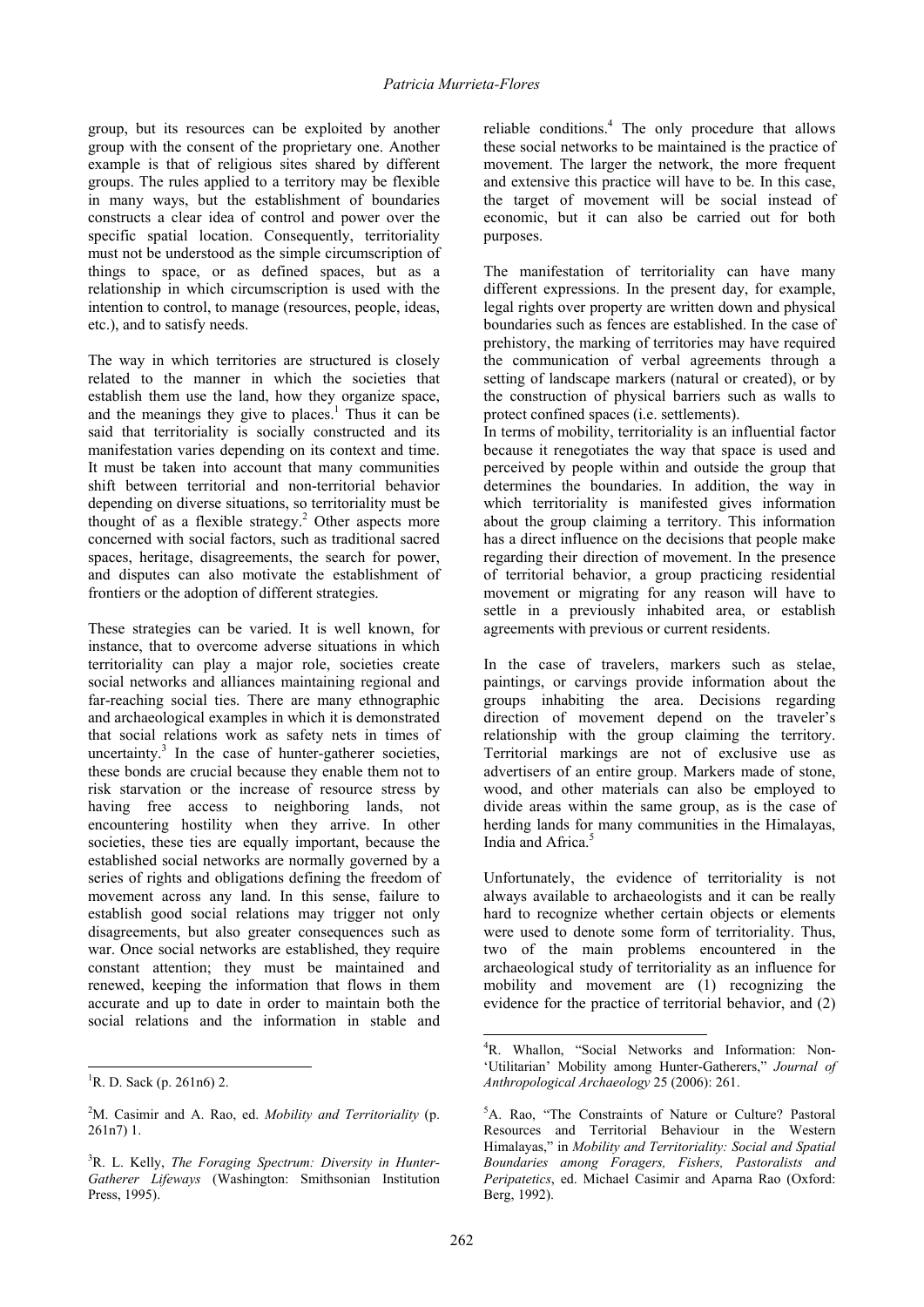defining with precision the area under control of the group. In this sense, studies on settlement pattern can be useful to establish a probable range of action. It is also necessary to look at the evidence of potential interaction with other communities, as well as landscape markers and their possible role as configuring elements of territoriality.

# **5.3 VISIBILITY**

Visibility can be addressed as a complex factor. It can be seen as an independent variable particular to each human being, having also a strong cultural constituent. Visibility has been of importance in archaeology due to its known role in the structuring of human landscapes. According to Wheatley and Gillings,<sup>1</sup> visibility is a cognitive or/and perceptual act that has served "...not only to inform, structure and organize the location and form of cultural features, but also to choreograph practice within and around them." Many past societies created structured visual arrangements of their own settlements, monuments, or landscape with respect to contemporaneous or pre-existing sites or monuments, relevant elements of the landscape, and astronomical orientations.<sup>2</sup>

In terms of social stratification and inter-group relations, visibility may be used not only as a statement of prestige, but also as a means of security, control over resources, or as a defensive strategy. Studies on Bronze Age settlement patterns in the Iberian Peninsula, for instance, have suggested that some communities chose to locate their settlements on the basis of factors such as inaccessibility and visual control of the surroundings. Such structuring of the landscape also served to produce symbolic and religious experiences through visual interplays, as in the diverse, leveled *plazas* of Mesoamerican cities, which have been thought to have ritual connotations. In any case, linked to ideas of what is explicitly or intentionally visible or hidden, visibility had a specific meaning for these societies, which sometimes used features and even the environment to create a specific effect.

The study of visibility in archaeology has experienced a boom since the use of GIS became common, due to the enormous facility that this tool provides for the analysis of large amounts of data.<sup>3</sup> With it, a series of theoretical, pragmatic, and methodological considerations has been addressed, due to the fact that, like mobility, visibility can be approached as an affordance in terms of its complexity, since it is dependent on the actor and on the environment. Accordingly, visibility may depend on

factors such as the presence and amount of vegetation, weather and visibility conditions, movement, the visual acuity of the individual, and the physical properties of objects or the surroundings, to mention just a few.

It has been strongly argued that archaeological research has had the tendency to prioritize vision over other senses. Although this may be true, it can also be said that in most cultures the visual appearance of a place has been regarded as the most frequently remembered or described.4 This observation does not show that "natural" senses are not deeply cultural and historical; the cultural basis of the senses has been emphasized by research on sensory perception.<sup>5</sup> It is for this reason that that we need to consider vision as specific to each society or group, and that it is only one of the many sensory modalities.

Several studies are now exploring the role that the senses play in structuring and understanding the world.<sup>6</sup> world.<sup>6</sup> Mobility is also thought to be a central component of the "perceptual system" and the same considerations and critiques regarding visibility studies apply to visibility while moving, complicating matters more.<sup>7</sup> For example, the view and surrounding environment change dramatically when we are moving, so visibility cannot be considered only from a fixed point in the landscape; this implies methodological complications. At the same time, our perception of the surroundings also changes when we move. Because our perspective is not the same within different points in the landscape, features can appear more visible from certain points than others. Moreover, it is difficult to clarify from how far certain cultural objects could be seen or recognized, something that depends on the characteristics of the features in question but also upon other factors.

As it occurs with human movement, human vision is part of a complex set that interacts with other factors, engaging with other senses from which it cannot be separated. Recent critiques regarding the study of visibility in archaeology have argued that the inseparability of the senses renders their division unwise, and that it would be better to encounter them as a unique "sensorial envelope." This perspective attempts to identify the "…area around a given location from which all the senses are engaged."8 In terms of methodology, the application would be possible if we

<sup>3</sup>Wheatly and Gillings, ibid.

l

<sup>1</sup> D. Wheatley and M. Gillings, *Spatial Technology and Archaeology. The Archaeological Applications of GIS*. (London: Taylor & Francis, 2002) 3.

<sup>2</sup> D. Wheatley and M. Gillings, *Spatial Technology and Archaeology* (p. 263n1) 3.

<sup>-</sup>4 Wheatly and Gillings (p. 263n1) 201*.* 

<sup>5</sup> C. Friedman and M. Gillings, "Seeing is Perceiving?" *World Archaeology* 39 (1) (2007): 4–16.

<sup>6</sup> Y. Hamilakis et al., "Introduction: Thinking through the Body," in *Thinking through the Body: Archaeologies of Corporeality*, ed. Y. Hamilakis et al., (New York: Kluwer, 2002) 1–21.

<sup>7</sup> D. Wheatley and M. Gillings (p. 263n1).

<sup>8</sup> C. Friedman and M. Gillings (p. 263n5) 510.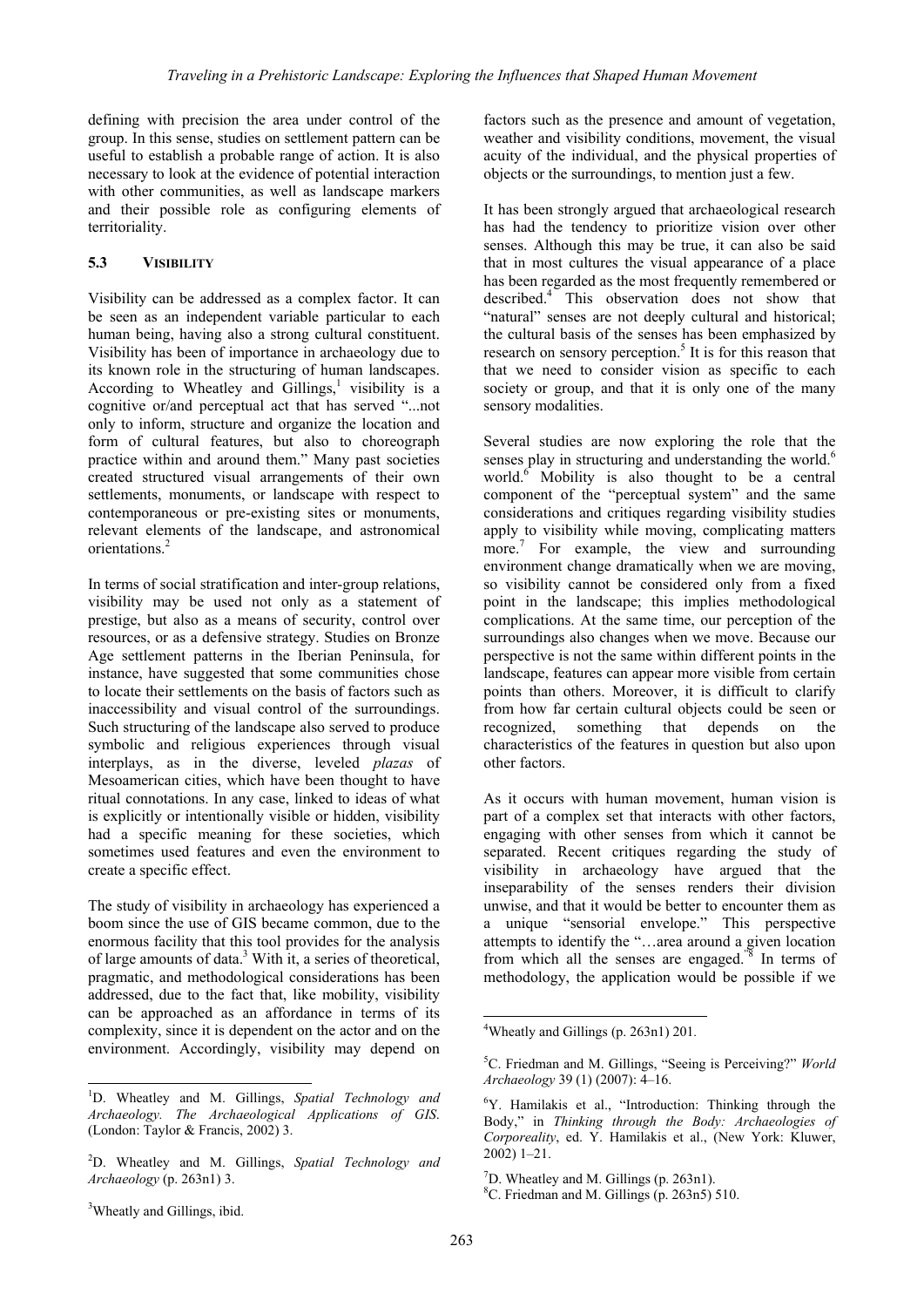created a catchment around the individual, within which all the senses could be operating.<sup>1</sup>

Although this approach seems sensible, it is still necessary to determine what would be an appropriate range for these catchments, because each sense has a different range (we may see further than we hear or smell) and each may depend upon other factors as well (the smell of something burning can depend on wind direction, or the range of the peal of a bell can depend on its size and the quality of its fabrication). Furthermore, sensory stimuli are experienced differently by different people. It is acknowledged that senses such as hearing or smell could have been of great importance during a journey (e.g. to pay attention to noises would be a good way to avoid dangers, or the smell of fire or of food being cooked would be an indicator of a nearby village or camp), but in the case of traveling an unknown route, it is thought that vision would play a special role. This is supported by ethnographic examples, which have shown that while traveling unknown segments, people will normally try to sharpen their vision in order to recognize further segments of the path, and they even try to reach prominent geographical points in order to extend their visual range over the landscape. This is not to say that we do not have to take into account the totality of the senses, but it is suggested that for studies on mobility, visibility should be regarded as deeply important.

Psychological studies have demonstrated that when we travel unknown segments or along difficult terrains, our senses seem to be more engaged and we pay more attention.2 The role of visibility in this process is instrumental. The identification of landmarks and possible paths, the location of the next segments to travel, and the recognition of traveled segments are highly dependent on vision. Consequently, for the study of movement at a landscape scale, investigating possible visual relationships, patterns, and structuring between a route and the landscape can provide invaluable information regarding the ways in which past societies perceived their landscape.

Investigating the accuracy or sharpness of the vision of people in the past is, undoubtedly, a very difficult task. Nevertheless, it is possible to take some modern parameters as referents in order to establish a starting point. A very important task regarding visibility has been to clarify the physical conditions under which human vision works.

l

One of the most influential factors in human vision is visual acuity, i.e. the capacity to see with high contrast detail at the center of the eye. This is normally measured as Snellen fractions (20/20 in optimal conditions). There are diverse forms of measuring visual acuity, but *recognition acuity*, which refers to the ability to recognize a determined stimulus, has been regarded as the most relevant when identifying distant objects within a landscape. This is the most common measurement for eyesight and its limits are measured in terms of "…the visual angle occupied (or subtended) by the target within the field of vision of the observer, which accounts for both object size and distance from the viewer."<sup>3</sup>

The minimum threshold in the visual angle for the recognition of a small target is 0.5 degrees, while the maximum for recognition acuity is 30 degrees; however, regular vision has been defined as presenting an equivalent of 1 degree of arc. This measurement will be relevant for modeling visibility while moving, but other factors, such as visual range, which is influenced by environmental circumstances, also exist. Lighting and atmospheric conditions can have a great impact. Other studies have covered in greater detail how vision is affected, proposing some methods to overcome these difficulties through combining approaches such as Higuchi viewsheds, fuzzy viewsheds and distance.<sup>4</sup> Regarding this, some studies have suggested that depending on the air quality (measured in relation to the particles floating in the atmosphere), visual range can go from 150±45 km in optimal conditions to 23–39 km in poor conditions. However, site-specific circumstances will have to be taken into account.<sup>5</sup>

Finally, the particular characteristics of objects can play an important role in whether people can see them or not and, if so, how well. According to Ogburn, $<sup>6</sup>$  the human</sup> eye can notice really small contrasts in brightness, in which differences as low as 2% can be noticed. Red or bright white objects can be easily caught by the human eye and so can abnormal or unusual shapes. This will play an important role when analyzing the possible use

6 Ogburn, ibid.

<sup>1</sup> C. Friedman and M. Gillings, ibid*.* 

<sup>&</sup>lt;sup>2</sup>J. S. Augustyn et al., "Effects of Locomotion over Varied Terrain on Soldier Vigilance," paper presented at the 26th Army Science Conference. Transformational Army Science and Technology—Harnessing Disruptive S&T for the Soldier, 2008.

<sup>&</sup>lt;sup>3</sup>D. E. Ogburn, "Assessing the Level of Visibility of Cultural Objects in Past Landscapes," *Journal of Archaeological Science* 33 (2006): 406.

<sup>4</sup> P. F. Fisher, "Probable and Fuzzy Models of the Viewshed Operation," in *Innovations in GIS 1*, ed. M. F. Warboys (London: Taylor & Francis, 1994) 161–75; L. Loots et al., "Fuzzy Viewshed Analysis of the Hellenistic City Defence System at Sagalassos, Turkey," in *Computer Applications in Archaeology and Quantitative Methods, April 1997*, ed. S. Exon et al. (Oxford: BAR International Series 750, 1999) 82.

<sup>5</sup> D. E. Ogburn, "Assessing the Level of Visibility of Cultural Objects in Past Landscapes," *Journal of Archaeological Science* 33 (2006): 407.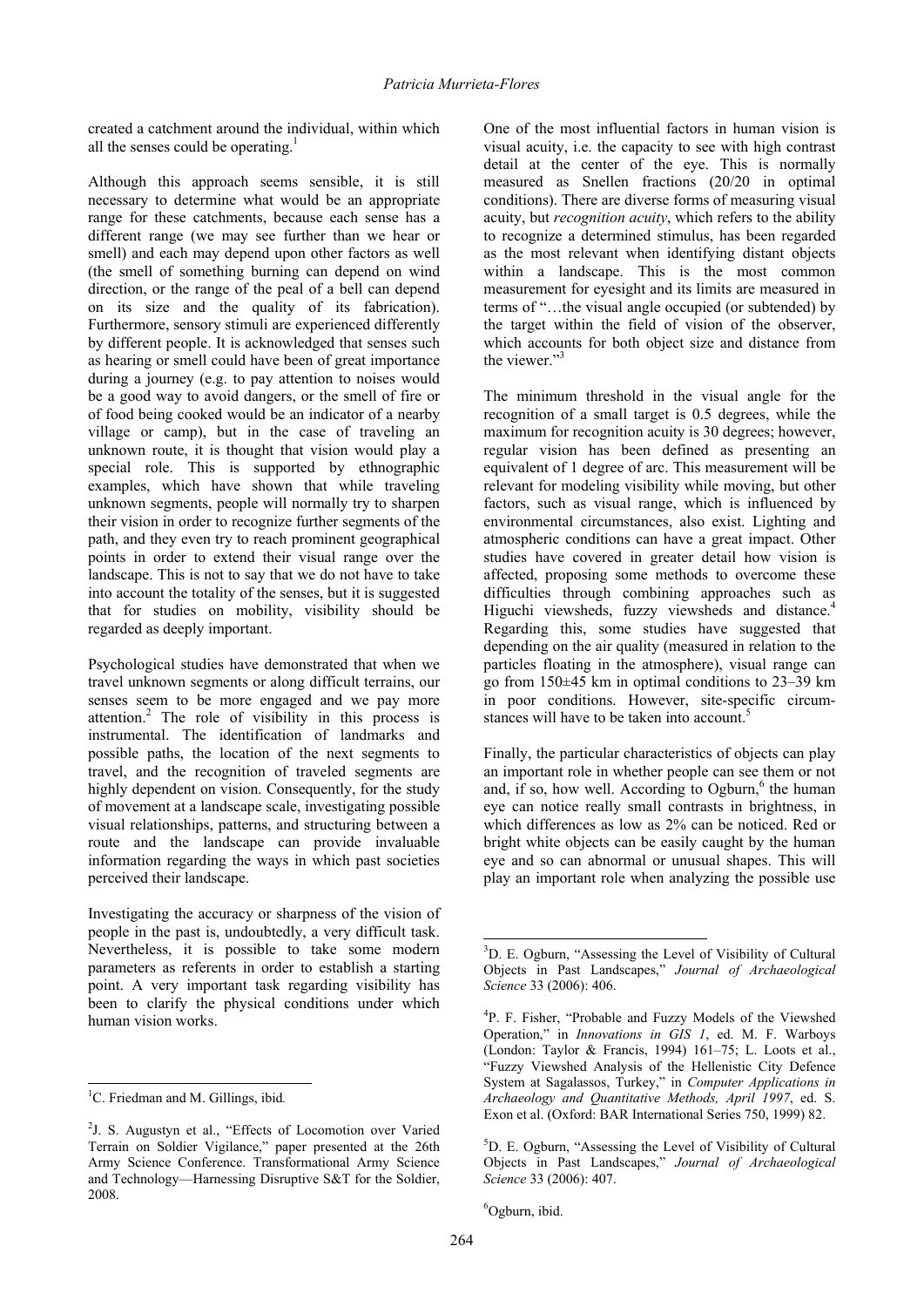of monuments and other features as landscape markers for navigation in human movement.

### **6 CONCLUSIONS**

As part of ongoing research, the main purpose of this paper has been to contribute to the theoretical discussion of how humans travelled in the past. In order to provide an appropriate framework for understanding how movement was performed, it was necessary to explore how movement constitutes a social process, concluding that the way in which movement is carried out is intrinsically contingent to each culture. Computational approaches such as GIS have proved to be useful and robust when analyzing human movement. However, the main GIS methodologies for the investigation of movement (such as Cost Surface Analysis) have not escaped from fair criticisms due to their inability to model more complex phenomena. Despite this, archaeological studies regarding human movement using GIS as the main exploratory tool continue to grow day by day, sometimes without awareness of the assumptions made when modeling movement through these techniques. In this sense, the idea behind this first approach was to point out some of the most important variables and factors that influence human movement in general, and to explore how they might have affected people during prehistoric times. Although many of these concepts have been developed in other disciplines, in archaeology they have never been considered as an essential unit that influenced and shaped the spatial configuration of the resulting material evidence of movement. The consideration of these influences is thought to be highly significant for the possible models derived from computational approaches. It is acknowledged that archaeologists do not necessarily obviate the existence of these variables and they normally work with the tools that are available to them. However, there is also the need to explore other technologies such as agent-based modeling, because its combination with GIS now offers a wider range of powerful analysis and possibilities to explore. We expect to have further results in the near future with the application of these concepts to the study of particular archaeological cases.

We should also be aware that with the development of more sophisticated computer models, it is necessary to achieve a better understanding of the factors that affect movement. Understanding past societies is already a tough task for archaeology, due to the limiting nature of the data we work with. If we do not take into account the aspects that influence how humans move, we put ourselves at risk of not only restricting even more the knowledge of the phenomenon, but also of continuing to create deterministic models.

### **ACKNOWLEDGEMENTS**

This ongoing Ph.D. research is funded by CONACYT-México (National Council of Science and Technology). I would like to thank David Wheatley and Leonardo García Sanjuán for all their comments and support. Thanks also to David Knight for sharing his ideas and listening to mine. I am also very grateful to Vasko Démou for his patience, remarks, and corrections to this paper. Special thanks to Héctor Murrieta Sánchez and Cristina Flores Jiménez for discussing with me matters in physics, reminding me of the essential foundations of mathematics, and for their invaluable ideas.

#### **BIBLIOGRAPHY**

Acton, T. A. *Gypsy Politics and Traveller Identity*. Hertfordshire: University of Hertfordshire Press, 1997.

- Alexander, R. McNeill. "Energetics and Optimization of Human Walking and Running: The 2000 Raymond Pearl Memorial Lecture." *American Journal of Human Biology* 14 (2002): 641–48.
- ———. "Walking and Running." *American Scientist* 72 (1984): 348–54.
- Augustyn, J. S., T. T. Brunyé, and C. R. Mahoney. "Effects of Locomotion over Varied Terrain on Soldier Vigilance," paper presented at the 26th Army Science Conference. Transformational Army Science and Technology— Harnessing Disruptive S&T for the Soldier, 2008.
- Bell, T., and G. Lock. "Topographic and Cultural Influences on Walking the Ridgeway in Later Prehistoric Times," in *Beyond the Map: Archaeology and Spatial Technologies*, edited by Gary Lock, 85–100. Amsterdam: IOS Press, 2000.
- Binford, L. "Willow Smoke and Dog's Tails: Hunter-Gatherer Settlement Systems and Archaeological Site Formation," *American Antiquity*, 45 (1980): 4–20.
- Branting, Scott A. *Iron Age Pedestrians at Kerkenes Dag: An Archaeological GIS-T Approach to Movement and Transportation*. Ph.D. diss., The State University of New York, 2004.
- Brenier, Y., and C. Ribreau. "A Double-Inverted Pendulum Model for Studying the Adaptability of Postural Control to Frequency During Human Stepping in Place." *Biological Cybernetics* 79 (1998): 337–45.
- Bridges, Patricia. "Vertebral Arthritis and Physical Activities in the Prehistoric Southeastern United States." *American Journal of Physical Anthropology* 93 (1994): 83–93.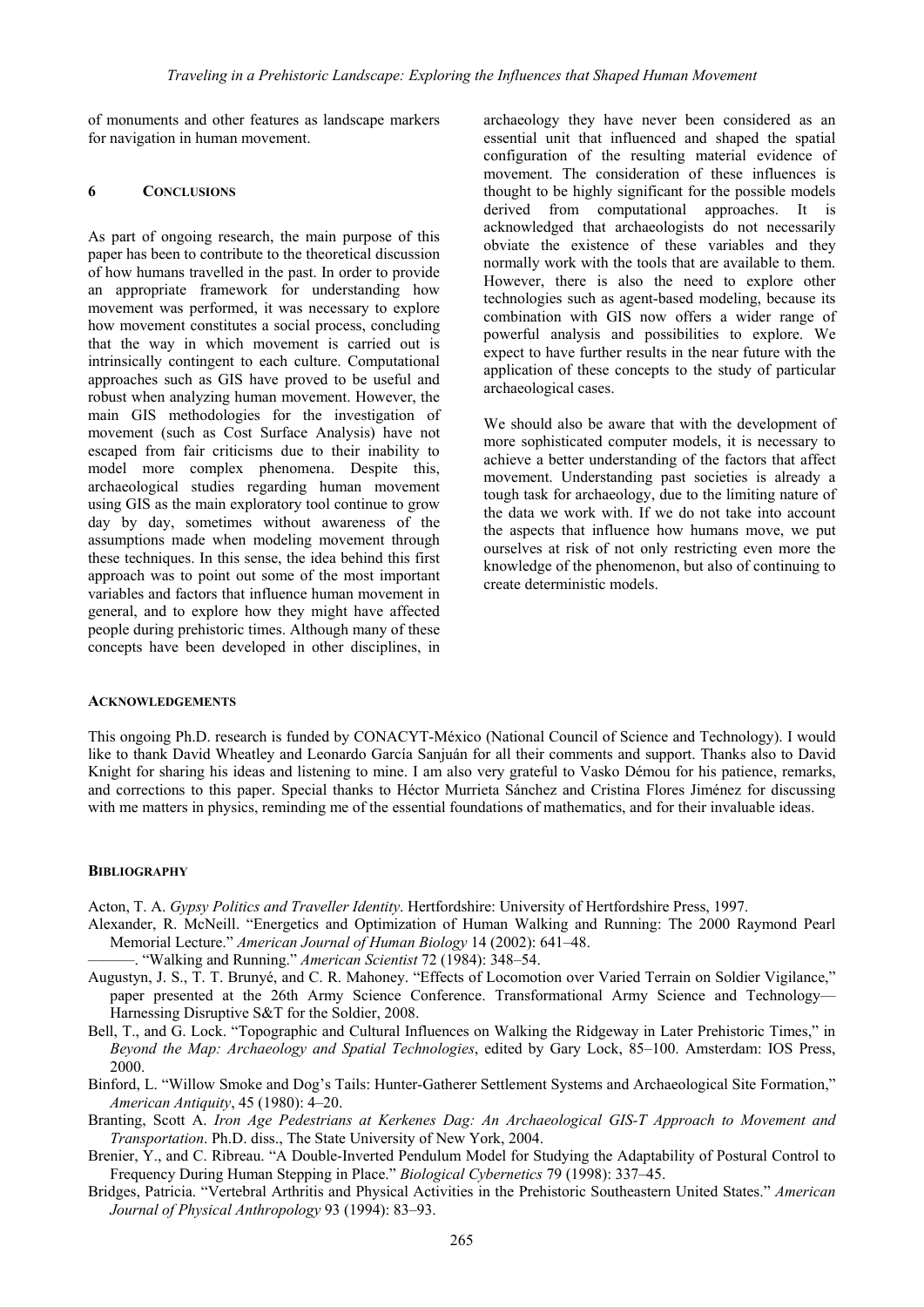- Carlstein, T. *Time Resources, Society and Ecology. On the Capacity for Human Interaction in Space and Time in Preindustrial Societies*. London: George Allen and Unwin, 1982.
- Casimir, M., and A. Rao, ed. *Mobility and Territoriality. Social and Spatial Boundaries among Foragers, Fishers, Pastoralists and Peripatetics*. Oxford: Berg, 1992.
- Cavagna, G. A., H. Thys, and A. Zamboni. "The Sources of External Work in Level Walking and Running." *Journal of Physiology* 262 (1976): 639–57.
- Classen, C., and R. A. Joyce. *Women in Prehistory: North America and Mesoamerica*. Philadelphia: University of Pennsylvania Press, 1997.
- Cogwill, G. L. "Distinguished Lecture in Archeology: Beyond Criticizing New Archeology." *American Anthropologist*  n.s. 95 (3) (1993): 551–73.
- Dary, C., A. Cordero, and G. Valenzuela. *Género y Biodiversidad en Comunidades Indígenas de Centroamérica: Un Enfoque Social sobre las Formas de Uso y Conservación de los Recursos Naturales*. Guatemala: Facultad Latinoamericana de Ciencias Sociales (2002).
- Fernandez, J. "On the Notion of Religious Movement." *Social Research* 46 (1) (1979): 36–62.
- Fisher, P. F. "Probable and Fuzzy Models of the Viewshed Operation," in *Innovations in GIS 1*, edited by M. F. Warboys, 161–75. London: Taylor & Francis, 1994.
- Friedman, C., and M. Gillings. "Seeing Is Perceiving?" *World Archaeology* 39 (1) (2007): 4–16.
- Gale, N. D., R. G. Colledge, J. W. Pellegrino, and S. Doherty. "The Acquisition and Integration of Neighborhood Route Knowledge." *Journal of Environmental Psychology* 10 (1) (1990): 3–26.
- García Sanjuán, L. "Grandes Piedras Viejas, Memoria y Pasado. Reutilizaciones del Dolmen del Palacio III (Almadénde la Plata, Sevilla) Durante La Edad Del Hierro," paper presented at the El Periodo Orientalizante. Actas del Primer Simposio Internacional de Arqueología de Mérida: Protohistoria del Mediterráneo Occidental 2005.
- Gibson, J. J. "The Theory of Affordances," in *Perceiving, Acting, and Knowing*, edited by Robert Shaw and John Bransford (N.J.: Erlbaum, 1977).
- Giddens, A. *The Constitution of Society: Outline of the Theory of Structuration*. Reprinted edition. Berkeley: University of California Press, 1986.
- Golledge, R. G. *Wayfinding Behavior: Cognitive Mapping and Other Spatial Processes*. Baltimore: Johns Hopkins University Press, 1999.
- Griffin, T. M., J. Thomas Roberts and R. Kram. "Metabolic Cost of Generating Muscular Force in Human Walking: Insights from Load-Carrying and Speed Experiments." *Journal of Applied Physiology* 95 (2003): 172–83.
- Hägerstrand, T. "What About People in Regional Science?" *Papers in Regional Science* 24 (1) (1970): 6–21.
- Hamilakis, Y., M. Pluciennik, and S. Tarlow. "Introduction: Thinking through the Body," in *Thinking through the Body: Archaeologies of Corporeality*, edited by Y. Hamilakis, M. Pluciennik, and S. Tarlow, 1–21. New York: Kluwer, 2002.
- Hassig, R. *Trade, Tribute and Transportation: The Sixteenth-Century. Political Economy of the Valley of Mexico*. Oklahoma: University of Oklahoma Press, 1985.
- Ingold, T. *The Appropiation of Nature. Essays on Human Ecology and Social Relations*. Iowa: University of Iowa Press, 1987.
- Ixtlilxóchitl, Fernando de Alva. *Obras históricas*. Edited by Edmundo O'Gorman. Vol. 2. México: Universidad Nacional Autónoma de México, 1975–77.
- Kelly, R. L. *The Foraging Spectrum: Diversity in Hunter-Gatherer Lifeways*. Washington: Smithsonian Institution Press, 1995.
- Kelly, R. L. "Mobility/Sedentism: Concepts, Archaeological Measures and Effects." *Annual Review of Anthropology* 21 (1992): 43–66.
- Legg, S. J., T. Ramsey, and D. J. Knowles. "The Metabolic Cost of Backpack and Shoulder Load Carriage." *Ergonomics* 35 (1992): 1063–68.
- Lejeune, T. M., P. A. Willems, and N. C. Heglund. "Mechanics and Energetics of Human Locomotion on Sand." *The Journal of Experimental Biology* 201 (1998): 2071–80.
- Lightfoot, K. G. "Food Redistribution among Prehistoric Pueblo." *The Kiva* 44 (1979): 319–39.
- Llobera, M. "Building Past Landscape Perception with GIS: Understanding Topographic Prominence." *Journal of Archaeological Science* 28 (2001): 1005–14.

———. "Understanding Movement: A Pilot Model Towards the Sociology of Movement," in *Beyond the Map. Archaeology and Spatial Technologies*, edited by Gary Lock. Amsterdam: IOS Press, 2000.

- Llobera, M., and T. J. Sluckin. "Zigzagging: Theoretical Insights on Climbing Strategies." *Journal of Theoretical Archaeology* 249 (2007): 206–17.
- Loots, L., K. Nackaerts, and M. Waelkens. "Fuzzy Viewshed Analysis of the Hellenistic City Defence System at Sagalassos, Turkey," in *Computer Applications in Archaeology and Quantitative Methods, April 1997*, edited by S. Exon, L. Dingwall, V. Gaffney, S. Laflin, and M. van Leusen, 82. Oxford: BAR International Series 750, 1999.
- MacEachren, A. M. "Application of Environmental Learning Theory to Spatial Knowledge Acquisition from Maps." *Annals of the Association of American Geographers* 82 (2) (1992): 245–74.